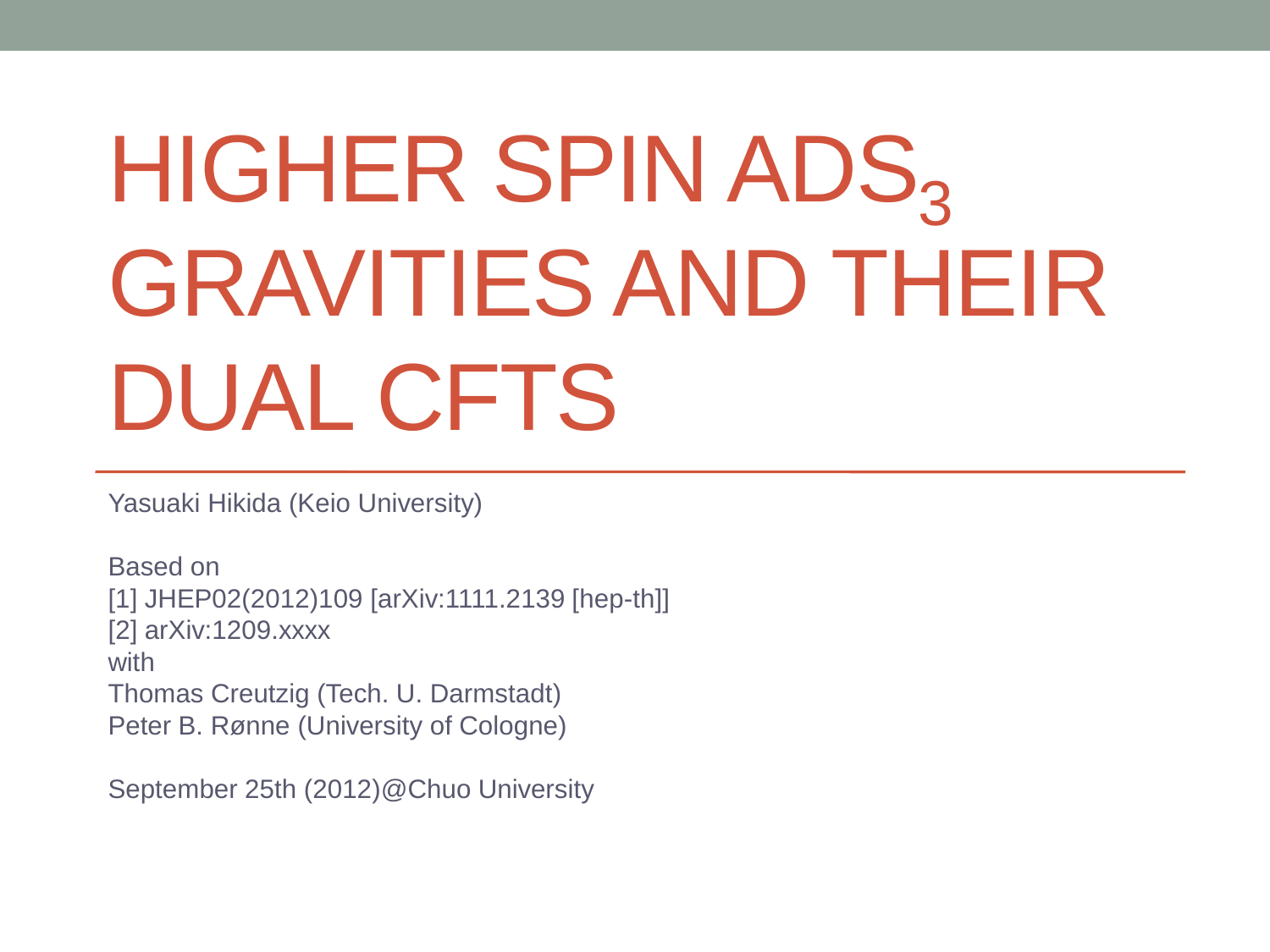## 1. INTRODUCTION

Higher spin gauge theories and their applications to AdS/CFT correspondence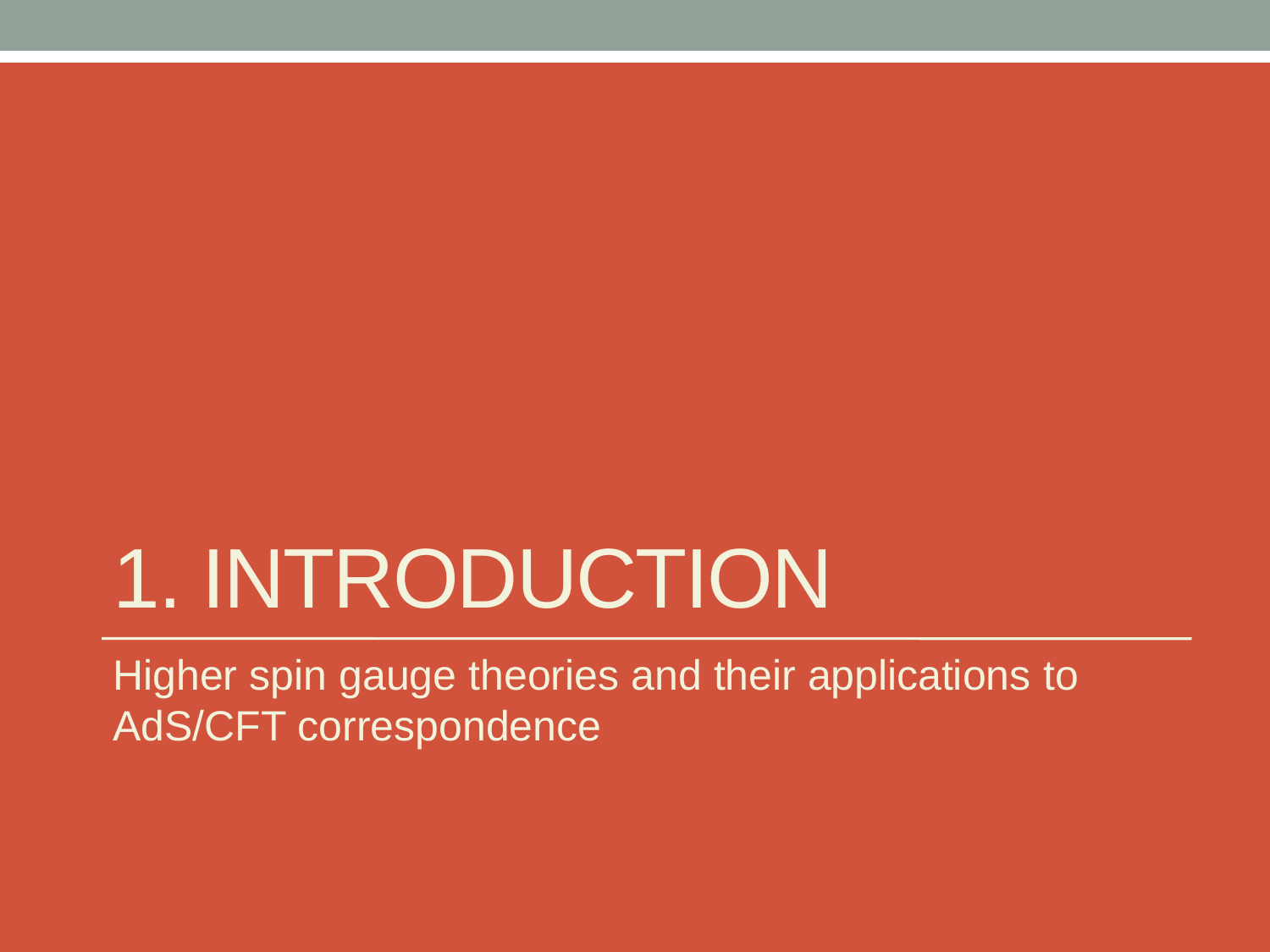## Higher spin gauge theories

- Higher spin gauge field
	- A totally symmetric spin-*s* field
	- Yang-Mills (*s*=1), gravity (*s*=2), …

$$
\phi_{\mu_1\cdots\mu_s} \sim \phi_{\mu_1\cdots\mu_s} + \partial_{(\mu_1} \xi_{\mu_2\cdots\mu_s)}
$$

- Vasiliev theory
	- Non-trivial interacting theories on AdS space
	- Only equations of motion are known
- Toy models of string theory in the tensionless limit
	- Singularity resolution
	- Simplified AdS/CFT correspondence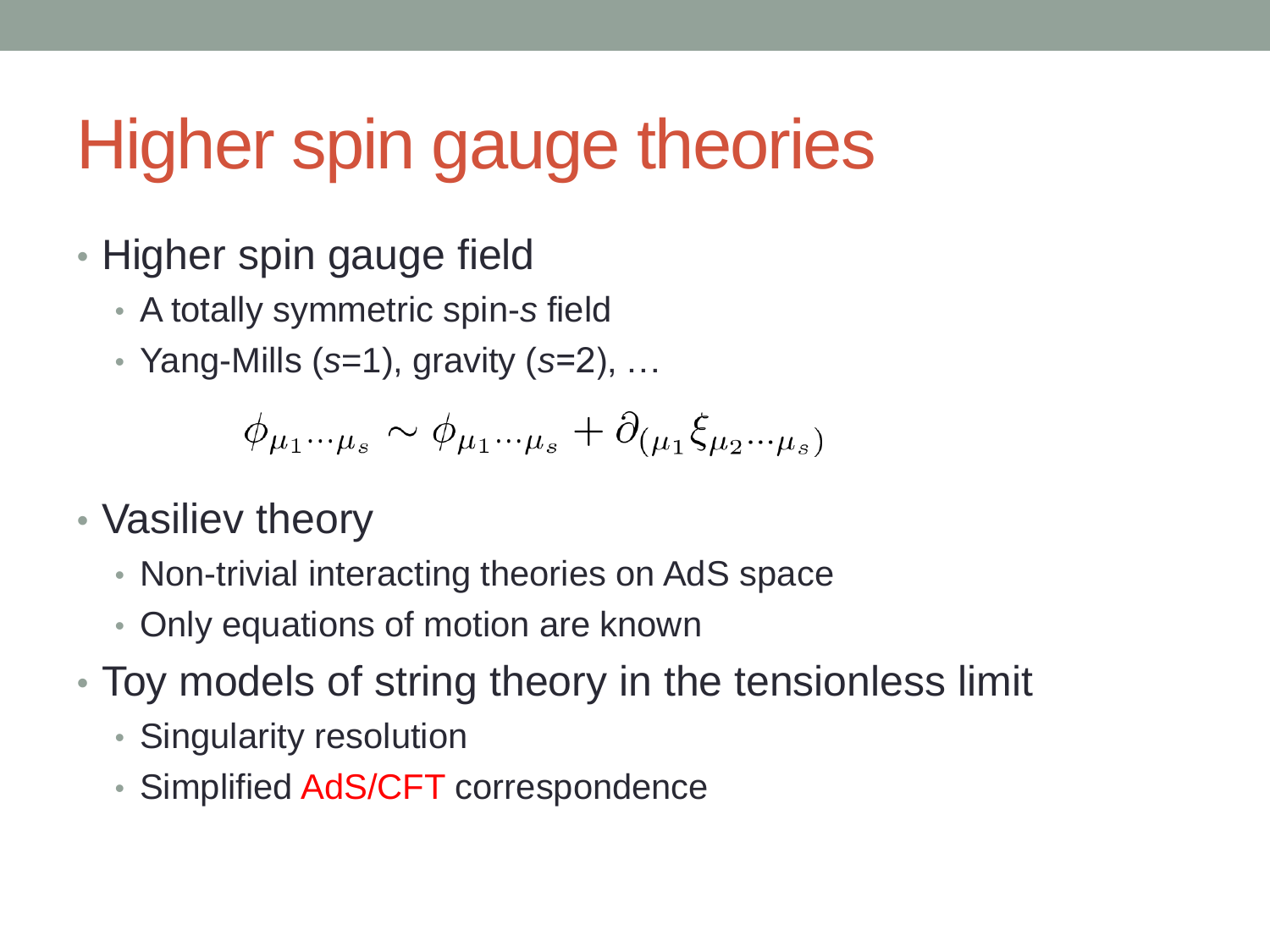## AdS/CFT correspondence

• Maldacena conjecture '97



- Difficulties to proof the conjecture
	- Strong/week duality
	- Superstrings on AdS have not been solved
- Simplified AdS/CFT

Higher spin gauge theory on  $AdS_{d+1}$ *d* dim. CFT with higher spin currents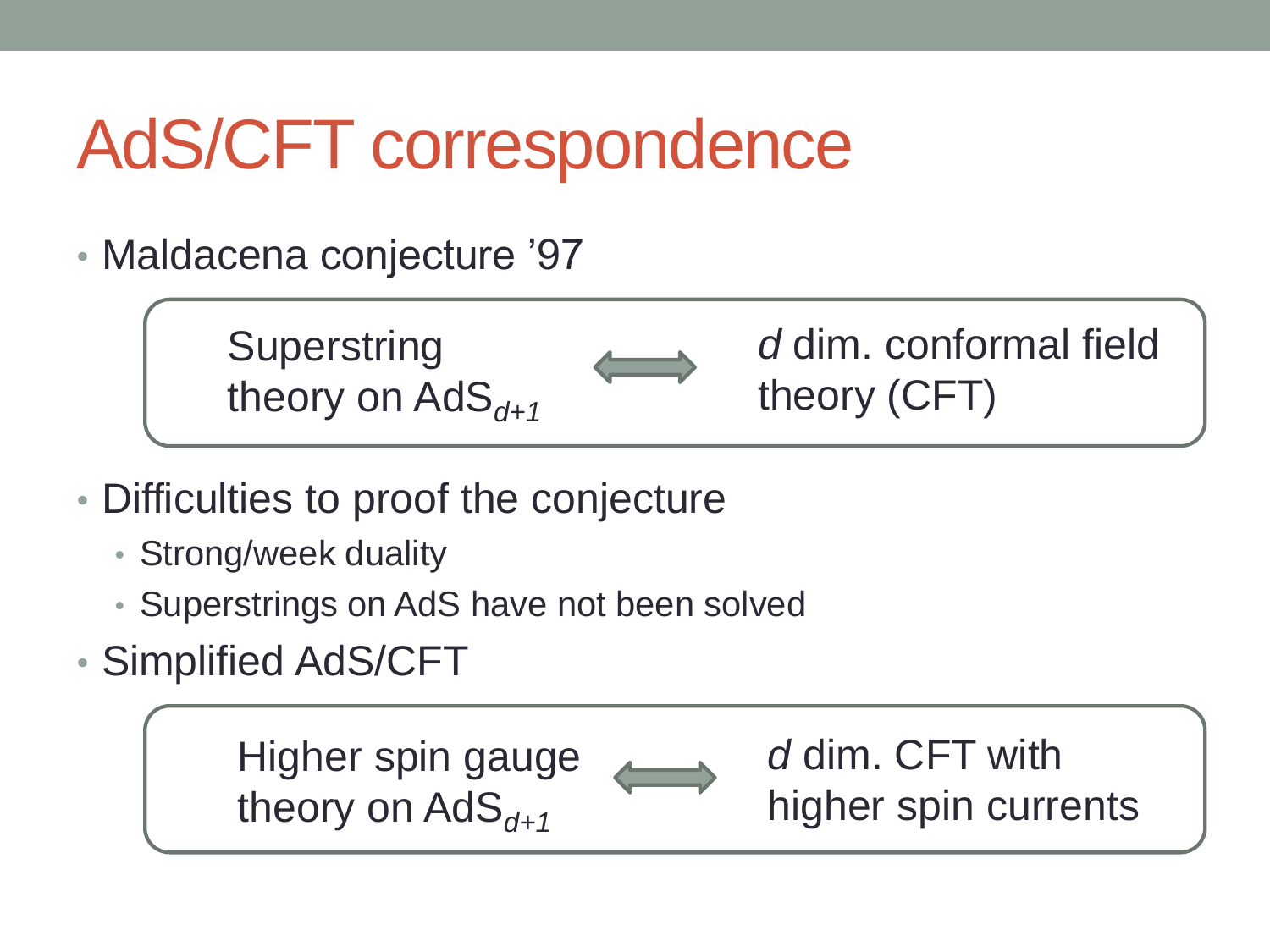## **Examples**

•  $AdS_4/CFT_3$  [Klebanov-Polyakov '02]



- Evidences
	- Spectrum, RG-flow, correlation functions [Giombi-Yin '09, '10]
- $AdS_{3}/CFT_{2}$  [Gaberdiel-Gopakumar '10]

3d Vasiliev theory Large *N* minimal model

- Evidences
	- Symmetry, partition function, RG-flow, correlation functions
- Supersymmetric extensions [Creutzig-YH-Rønne '11,'12]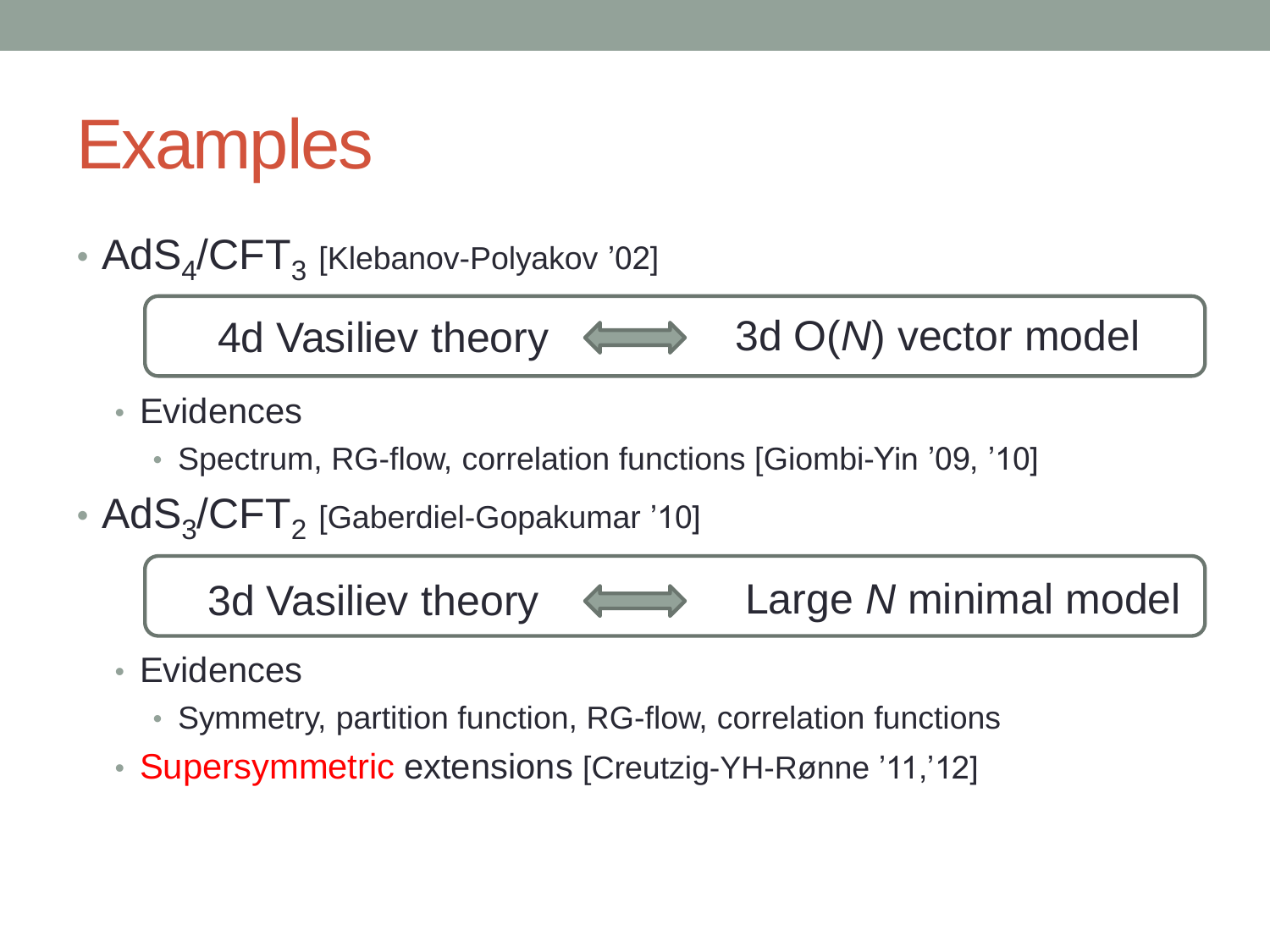#### Plan of the talk

- 1. Introduction
- 2. Higher spin gauge theories
- 3. Higher spin holography
- 4. Conclusion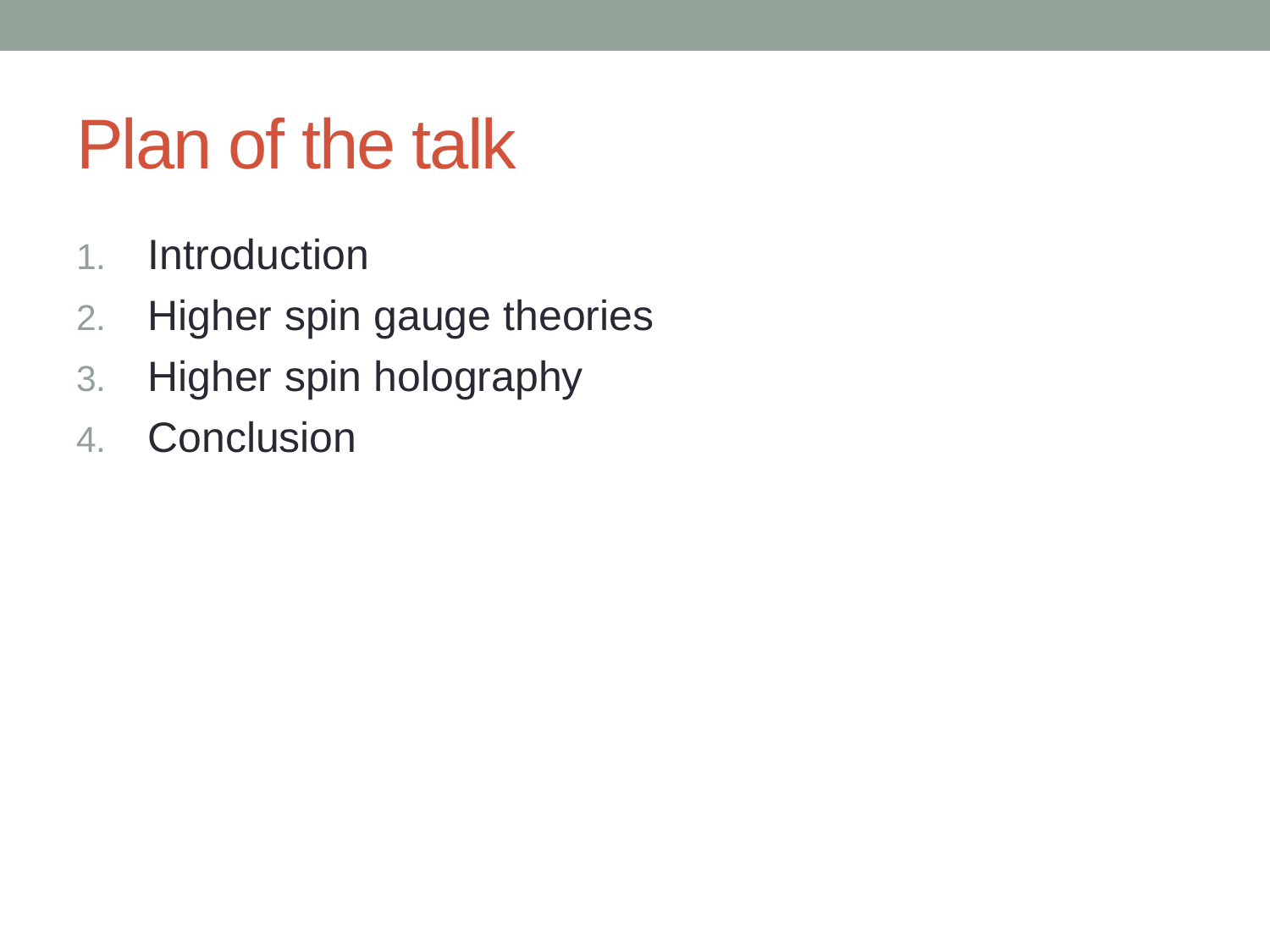## 2. HIGHER SPIN GAUGE THEORIES

Higher spin gravity theories and Chern-Simons formulation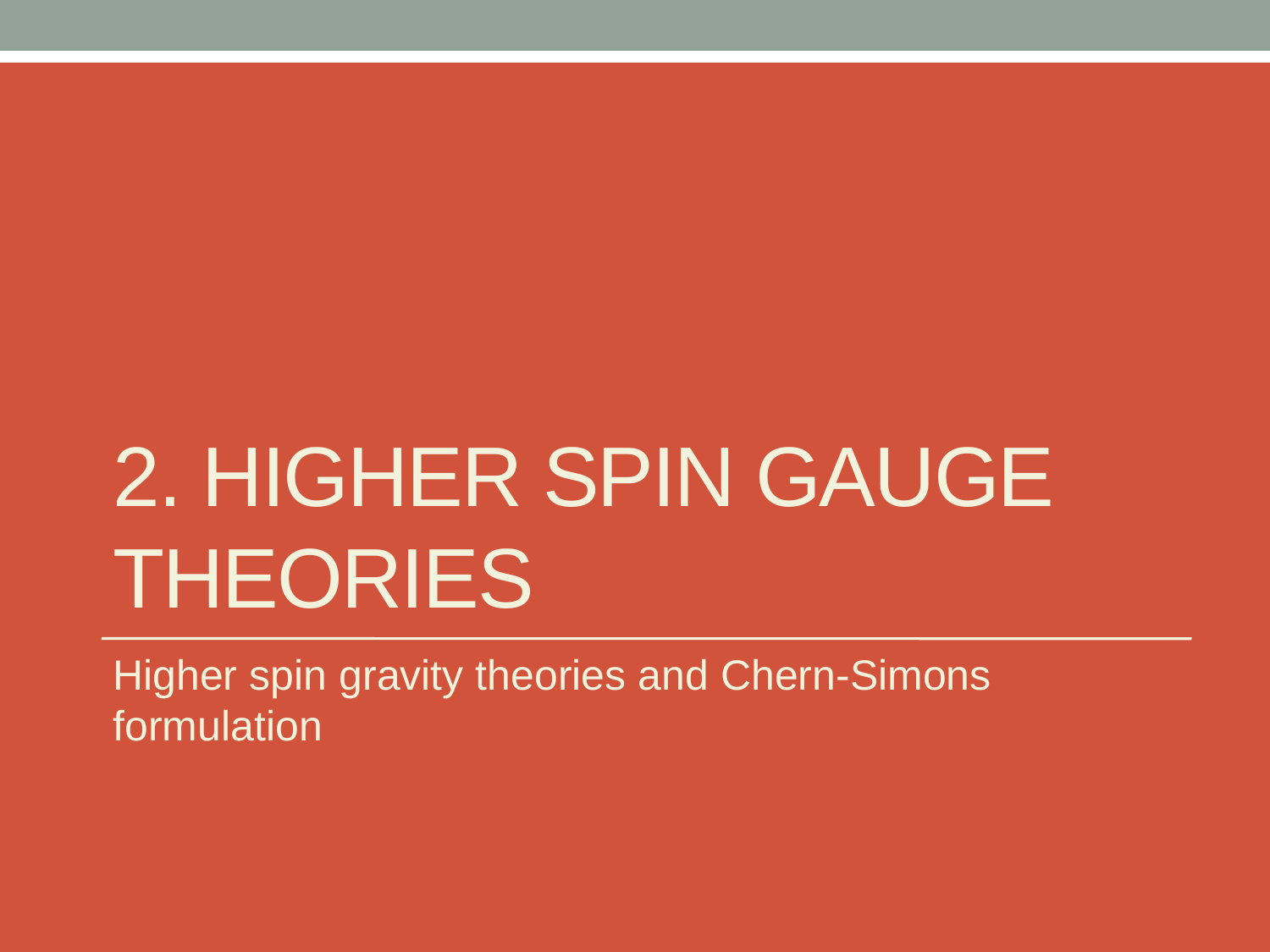## Field equation (free theory)

• A totally symmetric spin-*s* field

 $\phi_{\mu_1\cdots\mu_s}$ 

- Yang-Mills (*s*=1), Gravity (*s*=2), …
- Field equations for free theory [Fronsdal '78]

$$
\mathcal{F}_{\mu_1...\mu_s} \equiv \Box \phi_{\mu_1...\mu_s} - \partial_{(\mu_1|} \partial^{\lambda} \phi_{|\mu_2...\mu_s)\lambda} + \partial_{(\mu_1} \partial_{\mu_2} \phi_{\mu_3...\mu_s)\lambda}{}^{\lambda} = 0
$$

•  $\mathcal{F}_{\mu} = \partial^{\nu} F_{\nu\mu}$  (s=1), Linearized Ricci tensor (s=2)

• The higher spin gauge symmetry

$$
\delta\phi_{\mu_1...\mu_s} = \partial_{(\mu_1}\xi_{\mu_2...\mu_s)}, \ \xi^{\lambda}_{\lambda\mu_3...\mu_s} = 0
$$

• Abelian gauge tfm. (*s*=1), Linearized diffeomorphism (*s*=2)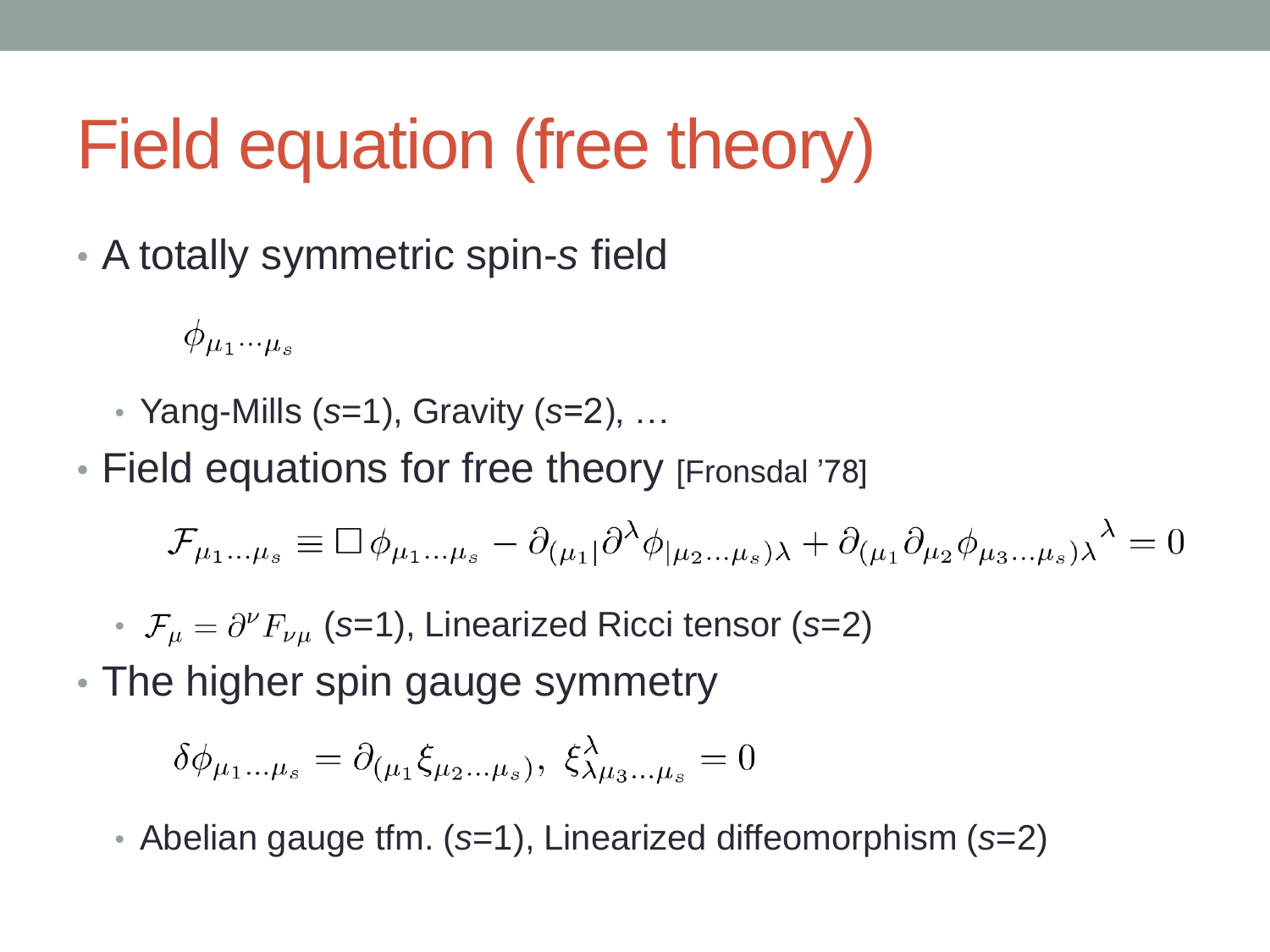## Action (free theory)

• The action for free theory

$$
S = \frac{1}{2} \int d^D x \phi^{\mu_1...\mu_s} \left( \mathcal{F}_{\mu_1...\mu_s} - \frac{1}{2} \eta_{(\mu_1\mu_2} \mathcal{F}_{\mu_3...\mu_s)\lambda} \right)
$$

- Uniquely fixed by the gauge symmetry
- Under the double-traceless constraint

$$
\phi^{\lambda\sigma}_{\lambda\sigma\mu_5\ldots\mu_s}=0
$$

• Free theory on dS or AdS space [Fronsdal '79]

$$
\partial_\mu \leftrightarrow \nabla_\mu, \; \mathcal{F}_{\mu_1...\mu_s} \leftrightarrow \; \hat{\mathcal{F}}_{\mu_1...\mu_s}
$$

- Derivatives are replaced by covariant derivative
- The field strength receives corrections due to the curvature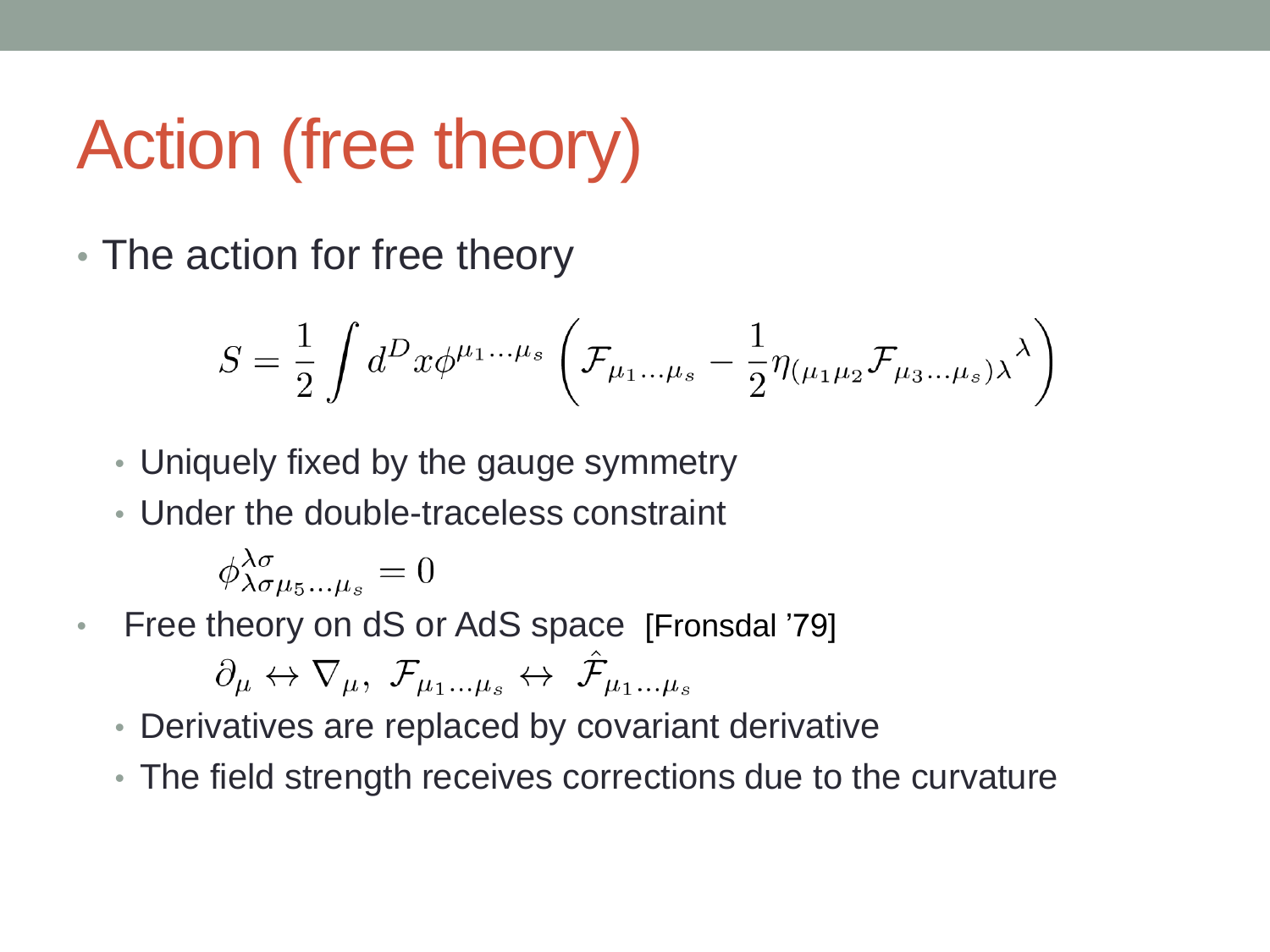## Interacting theory

- Coleman-Mandula theorem
	- Any interacting theory is not possible with higher spin symmetry
	- Assumptions: mass gap, flat space, finitely many dof,...
- Vasiliev theory
	- Non-trivial interacting theory
		- Defined on AdS space
		- With all higher spins (*s*=2,3,4,…)
	- Only equations of motion are known
- Higher spin  $AdS<sub>3</sub>$  gravity
	- Topological theory, Chern-Simons description
	- Spin can be truncated (*s*=2,3,4,…*N*)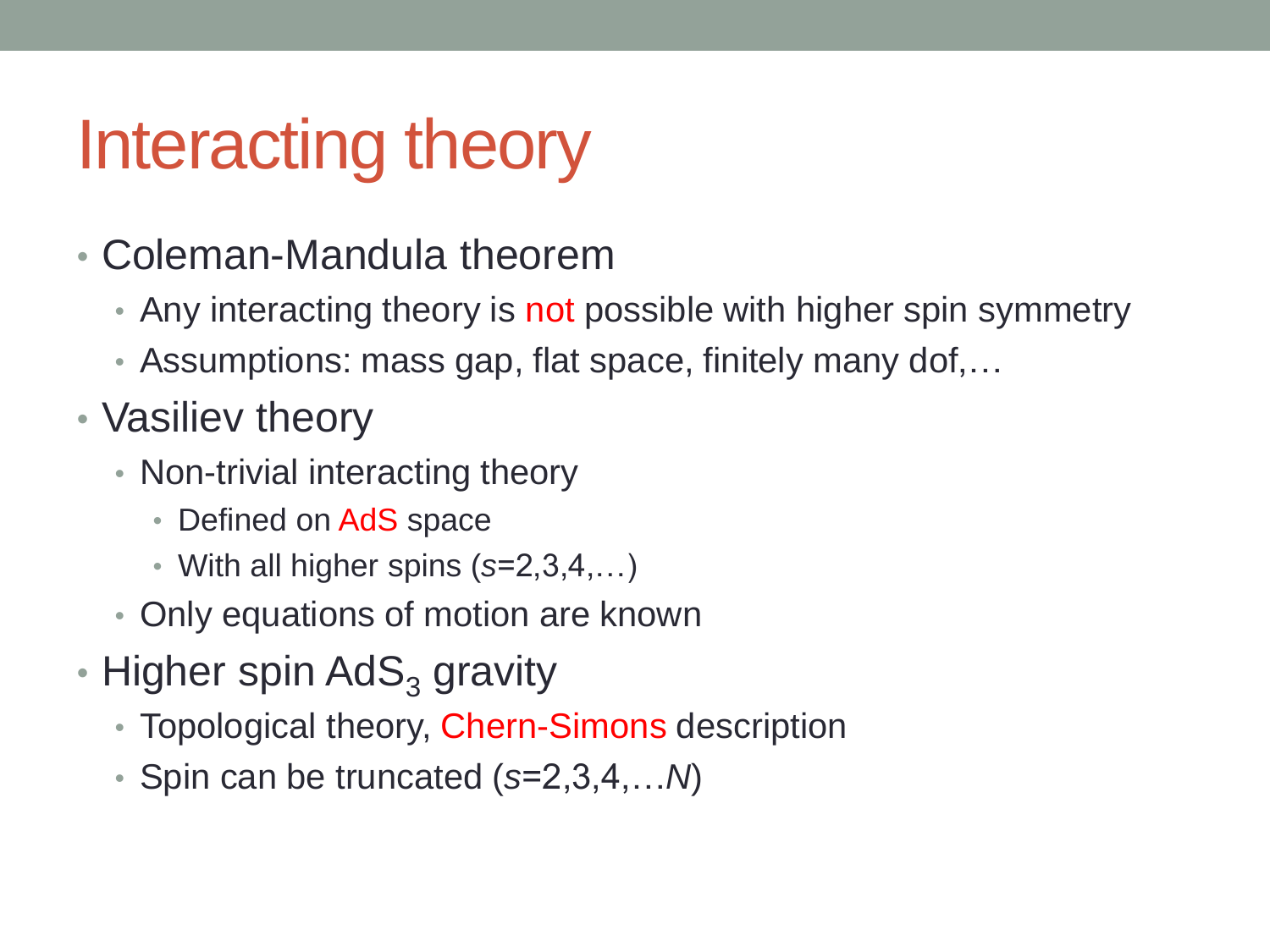## 3d Einstein gravity

- Chern-Simons description [Achucarro-Townsend '86, Witten '88]
	- Actionof SL(2) x SL(2) CS theory

$$
S = S_{\text{CS}}[A] - S_{\text{CS}}[\tilde{A}]
$$
  

$$
S_{\text{CS}}[A] = \frac{k_{\text{CS}}}{4\pi} \int \text{tr}\left(A \wedge dA + \frac{2}{3} A \wedge A \wedge A\right), k_{\text{CS}} = \frac{\ell}{4G}
$$

• Gauge transformation

$$
\delta A = d\lambda + [A, \lambda], \ \delta \tilde{A} = d\tilde{\lambda} + [\tilde{A}, \tilde{\lambda}]
$$

$$
A = A^a_\mu J_a dx^\mu, \ J_a(a = 1, 2, 3) : sl(2) \text{ generator}
$$

- Einstein Gravity with  $\Lambda < 0$ 
	- Dreibein:  $e_{\mu}^{a} = \frac{\ell}{2}(A_{\mu}^{a} \tilde{A}_{\mu}^{a}), g_{\mu\nu} = \sum_{a=1}^{3} e_{\mu}^{a} e_{\nu}^{a}$
	- Spin connection:  $\omega_{\mu,a,b} = \frac{1}{2} \epsilon_{abc} \omega^c_\mu$ ,  $\omega^c_\mu = \frac{1}{2} (A^c_\mu + \tilde{A}^c_\mu)$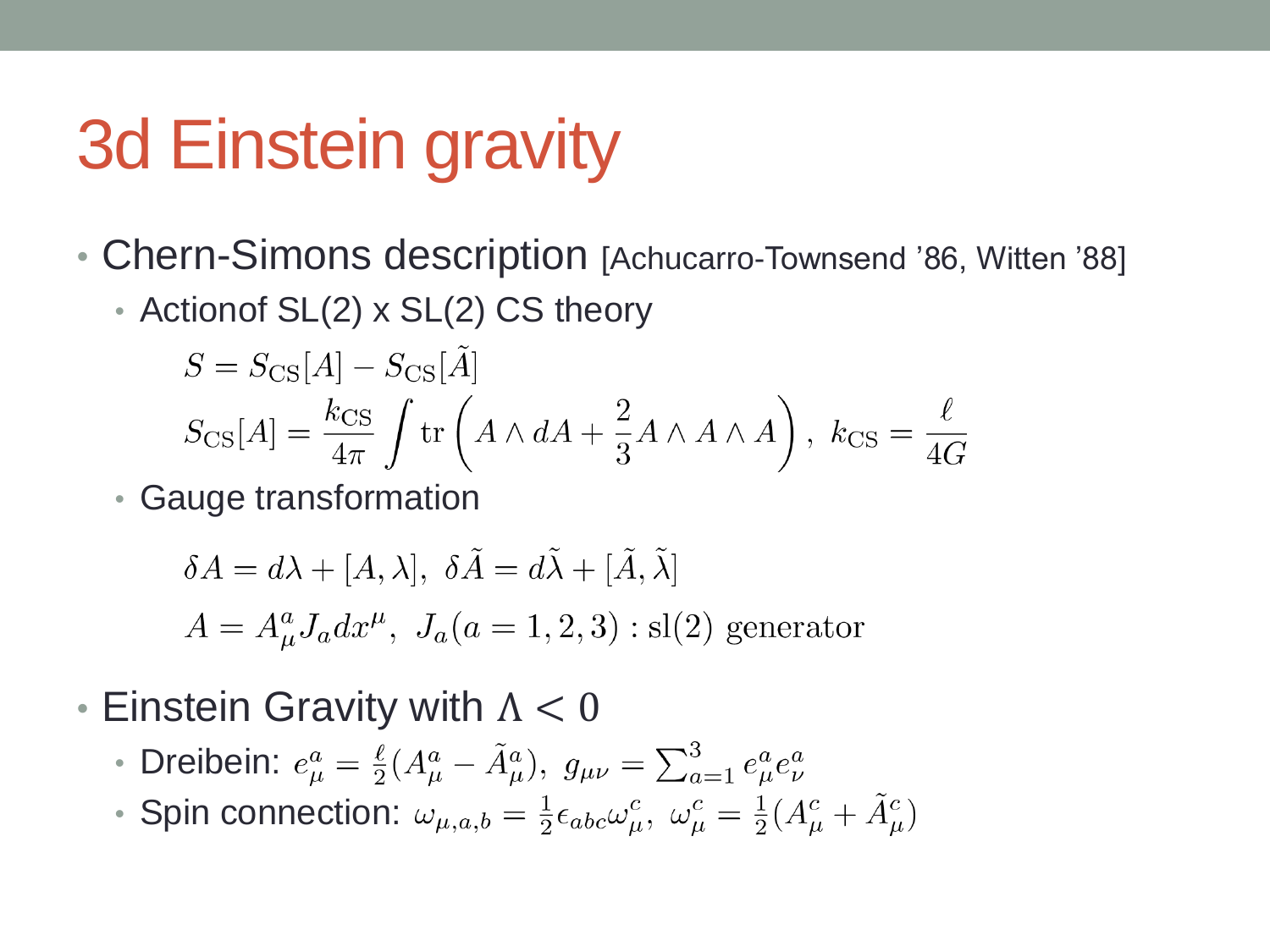## Higher spin AdS<sub>3</sub> gravity

- G x G Chern-Simons theory
	- Higher spin gravity can be obtained by replacing SL(2) by G
- Embed gravitational sl(2) into g

$$
sl(N) = sl(2) \oplus \left(\bigoplus_{s=3}^{N} g^{(s)}\right) \quad (c.f. 8 = 3 + 5 \text{ for } SL(3))
$$

Gravitational sl(2) Space-time spin *s*

• Examples

| <b>Group G</b>        | Theory                                       |
|-----------------------|----------------------------------------------|
| SL(M)                 | Higher spin gravity with $s=2,3,,N$          |
| $SL(\infty)$          | BosonicVasiliev theory                       |
| $SL(N+1 N)$           | Higher spin N=2 supergravity                 |
| $SL(\infty+1 \infty)$ | SupersymmetricVasiliev theory [Blencowe '89] |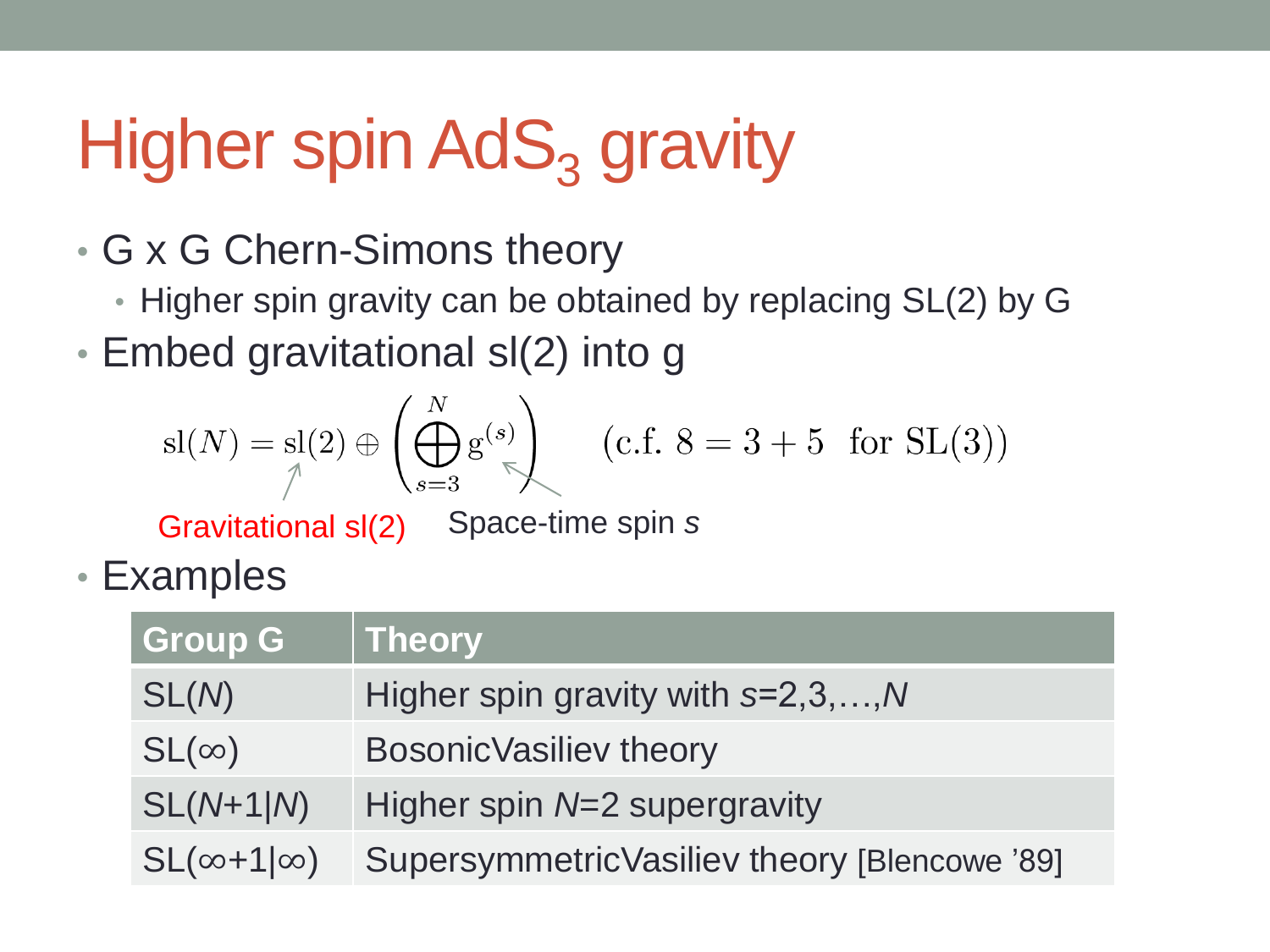## Asymptotic symmetry



- Chern-Simons theory with boundary
	- DOF exist only at the boundary and described by WZNW model
- Classical asymptotic symmetry
	- Boundary conditions
		- Asymptotically AdS condition has to be assigned for AdS/CFT
		- The condition is equivalent to Drinfeld-Sokolov Hamiltonian reduction [Campoleoni, Fredenhagen, Pfenninger, Theisen '10, '11]
	- Examples

| <b>Group G</b>            | Symmetry                   |                                                                                           |
|---------------------------|----------------------------|-------------------------------------------------------------------------------------------|
| SL(2)                     | <b>Virasoro</b>            | Brown-Henneaux '86                                                                        |
| SL(M)                     | $W_{\scriptscriptstyle M}$ | Henneaux-Rey '10, Campoleni-Fredenhagen-<br>Pfenninger-Theisen '10, Gaberdiel-Hartman '11 |
| $SL(N+1 N)$ N=2 $W_{N+1}$ |                            | Creutzig-YH-Rønne '11, Henneaux-Gómez-Park-<br>Rey '12, Hanaki-Peng '12                   |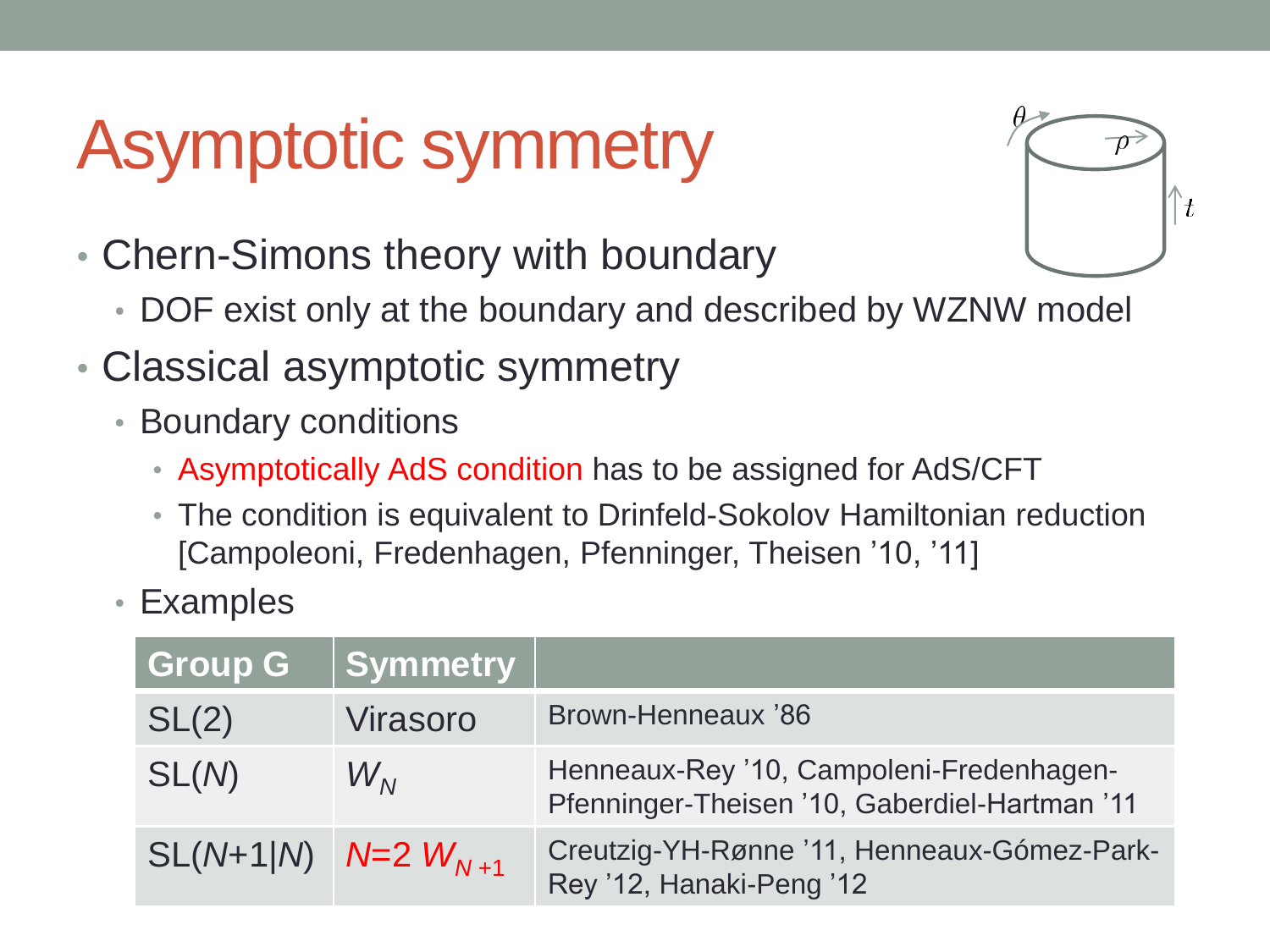## 3. HIGHER SPIN HOLOGRAPHY

Proposals of simplified AdS/CFT correspondence and their evidences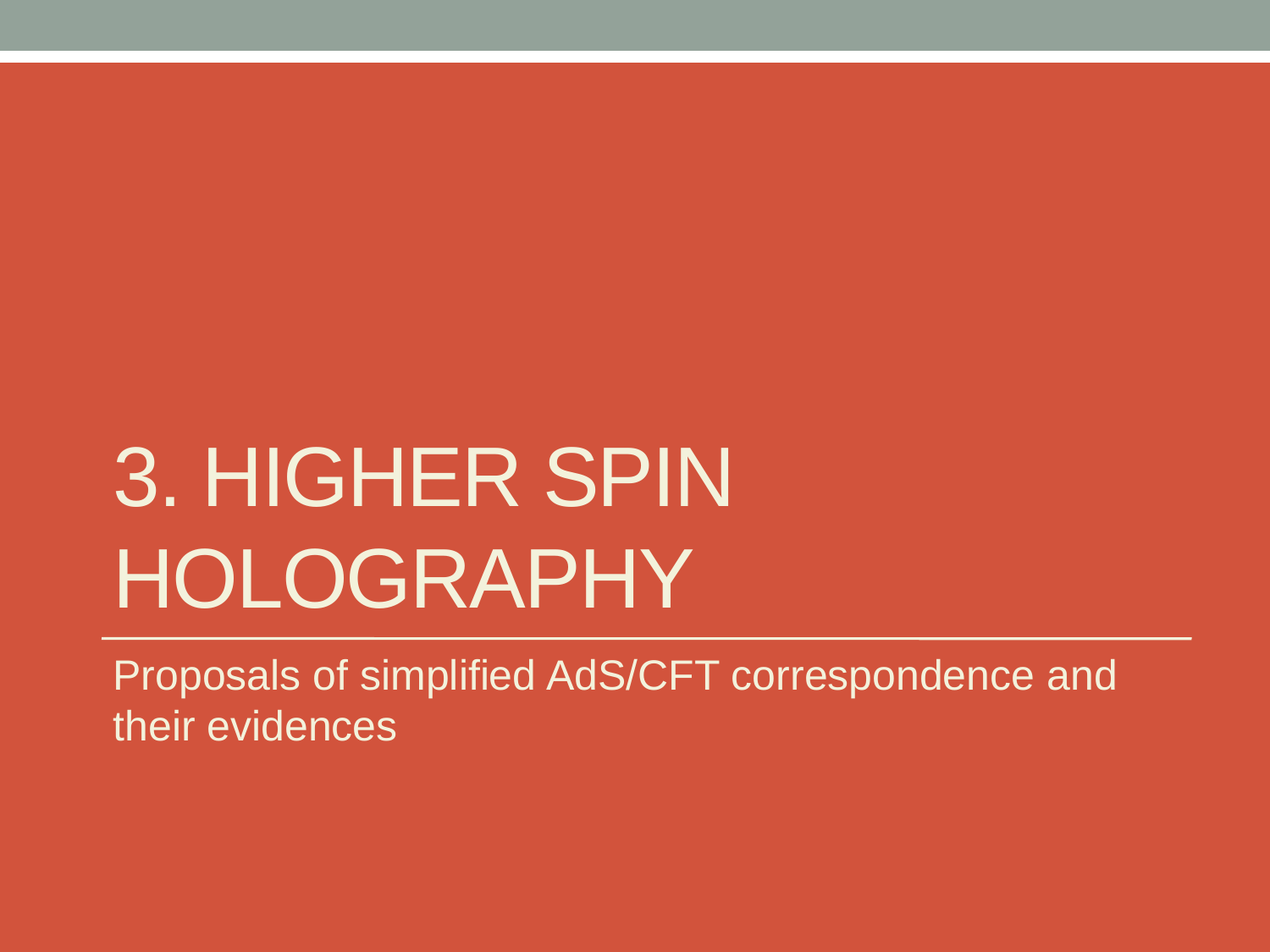

• Klebanov-Polyakov conjecture '02



- A weak/weak duality
- State counting

|                      | <b>Gauge invariant operator</b>                                   | <b>Bulk fields</b>                              |
|----------------------|-------------------------------------------------------------------|-------------------------------------------------|
| Vector-type<br>model | $\sum_{a=1}^N h^a \partial_{(\mu_1} \cdots \partial_{\mu_s)} h^a$ | One higher spin field $\phi_{\mu_1\cdots\mu_s}$ |
| Matrix-type<br>model | $\mathrm{tr}[\Phi\nabla^{l_1}\Phi\nabla^{l_2}\cdots\Phi]$         | Many string states with fixed<br>total spin     |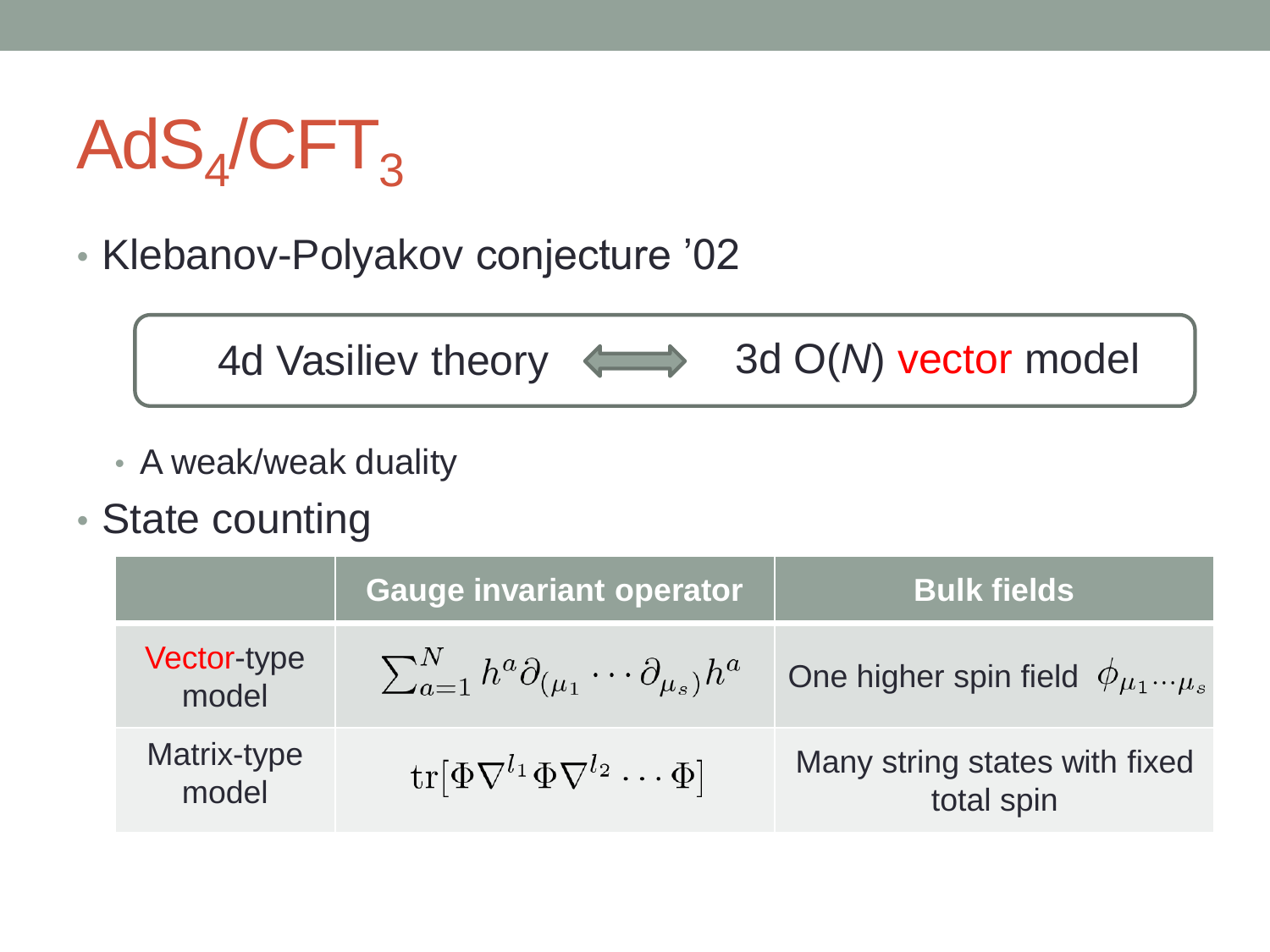#### Evidences

• RG flow by a relevant operator  $\mathcal{O} = \frac{\lambda}{2N} (h^a h^a)^2$ 

|           | $\mid$ Flow $\mid$ O(M) model           | <b>B.C.</b> for bulk scalar |
|-----------|-----------------------------------------|-----------------------------|
| <b>UV</b> | Free theory ( $\lambda = 0$ )           | Dirichlet (usual)           |
| -IR       | Critical theory $(\lambda = \lambda^*)$ | Neumann (alternative)       |

- Correlation functions
	- Some boundary correlation functions are computed explicitly from the bulk side [Giombi-Yin '09, '10]
	- A higher spin symmetry is enough to fix the CFT correlation functions [Maldacena-Zhiboedov '12, '12]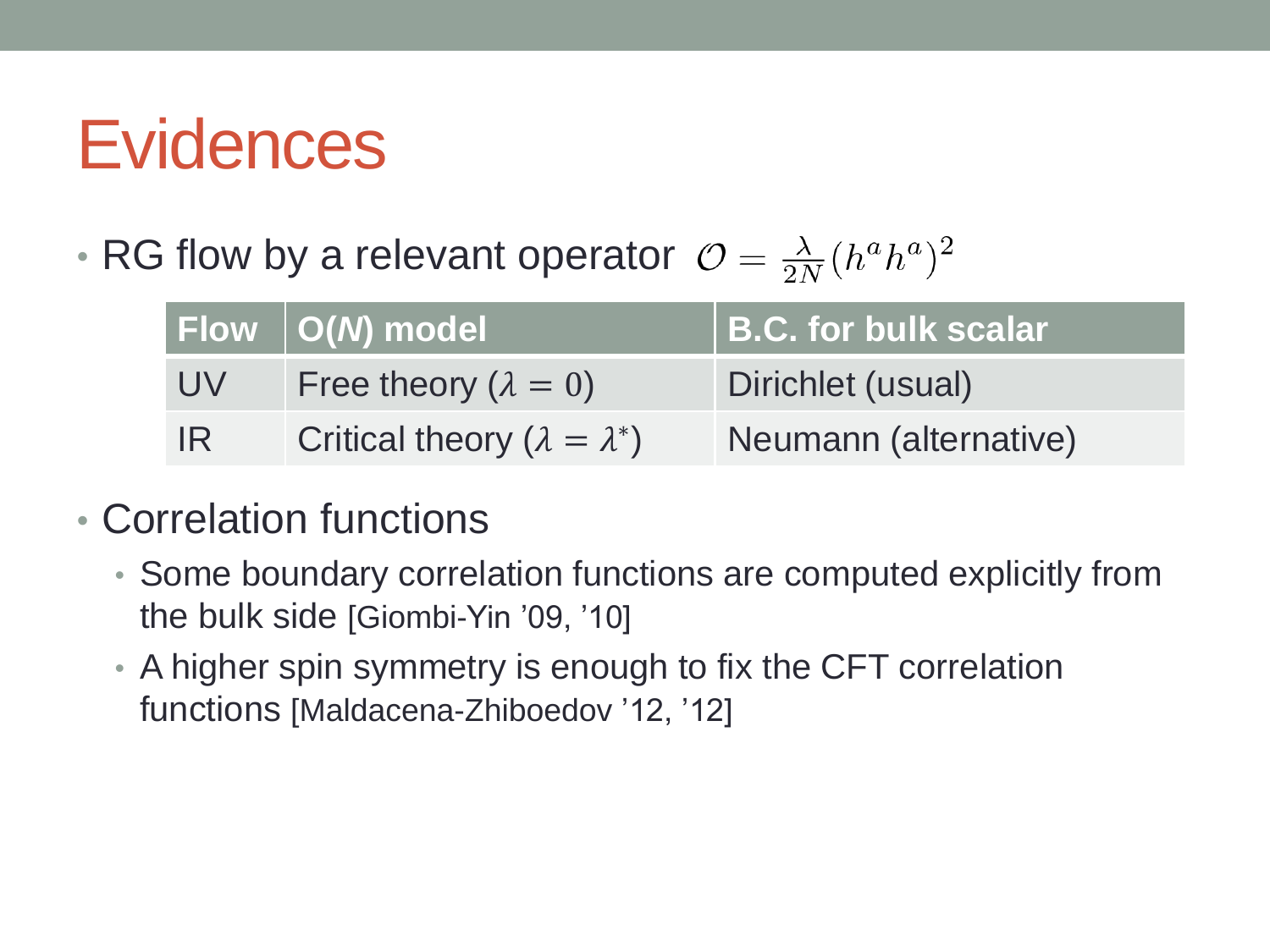## $AdS_3$ /CFT<sub>2</sub>

• Gaberdiel-Gopakumar conjecture '10



- Gravity side
	- A bosonic truncation of higher spin supergravity by Prokushkin-Vasiliev '98
	- It includes massive scalar fields
- CFT side
	- Minimal model with respect to  $W_N$ -algebra (higher spin extension of Virasoro algebra)
	- Exactly solvable in principle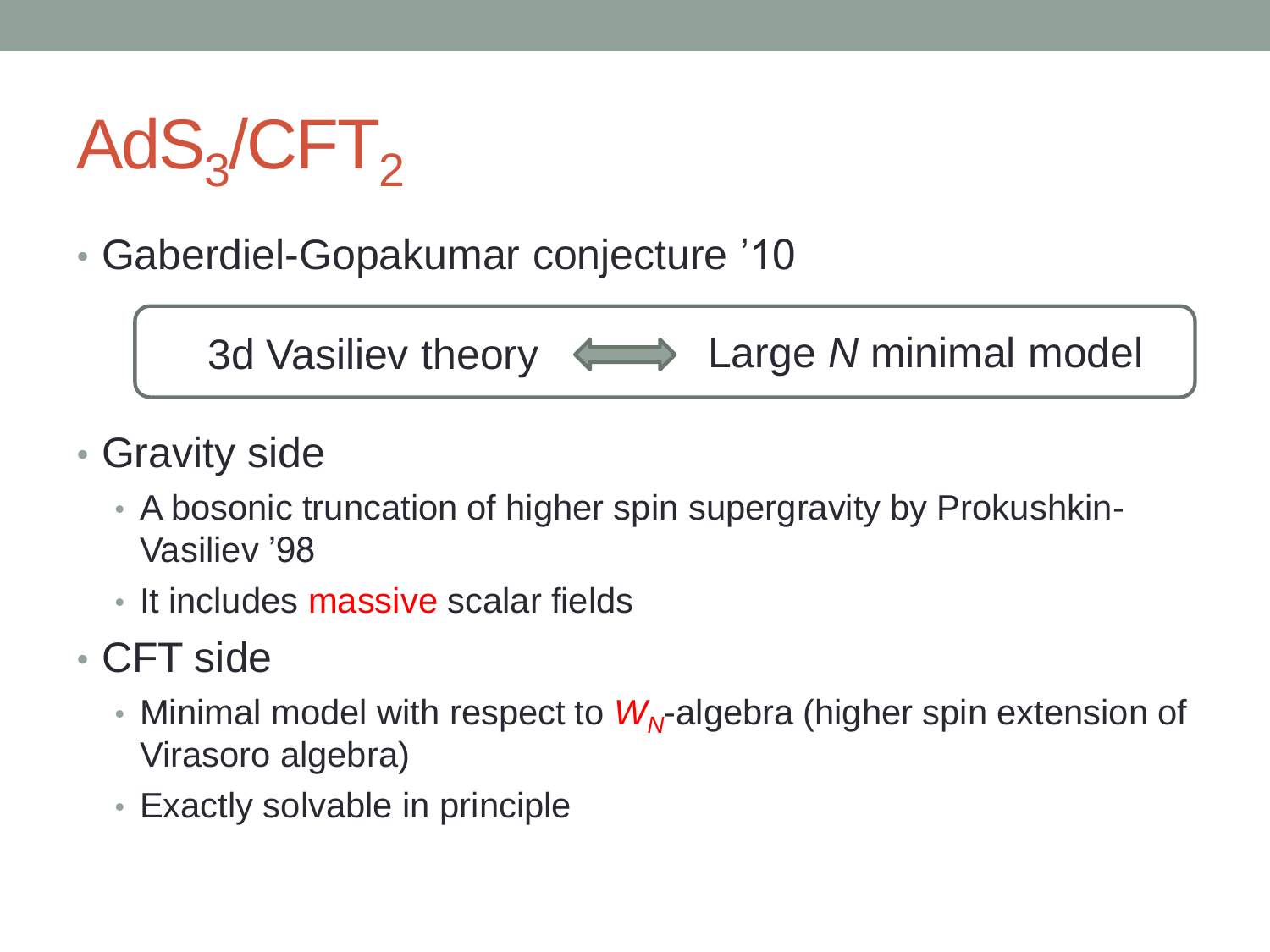## Minimal model holography

Higher spin gravity

- Massless sector
	- Higher spin gauge fields  $(s = 2,3,...)$
	- Asymptotic *W*<sup>∞</sup> symmetry
- Massive sector
	- Complex scalars

 $M^2 = -1 + \lambda^2$ 

Large *N* minimal model

- $W_N$  minimal model
	- Coset description  $\mathrm{SU}(N)_k \otimes \mathrm{SU}(N)_1$  $SU(N)_{k+1}$
- 't Hooft limit
	- Large *N* limit  $k, N \to \infty$
	- Fix the ratio

$$
0 < \lambda = \frac{N}{k+N} < 1
$$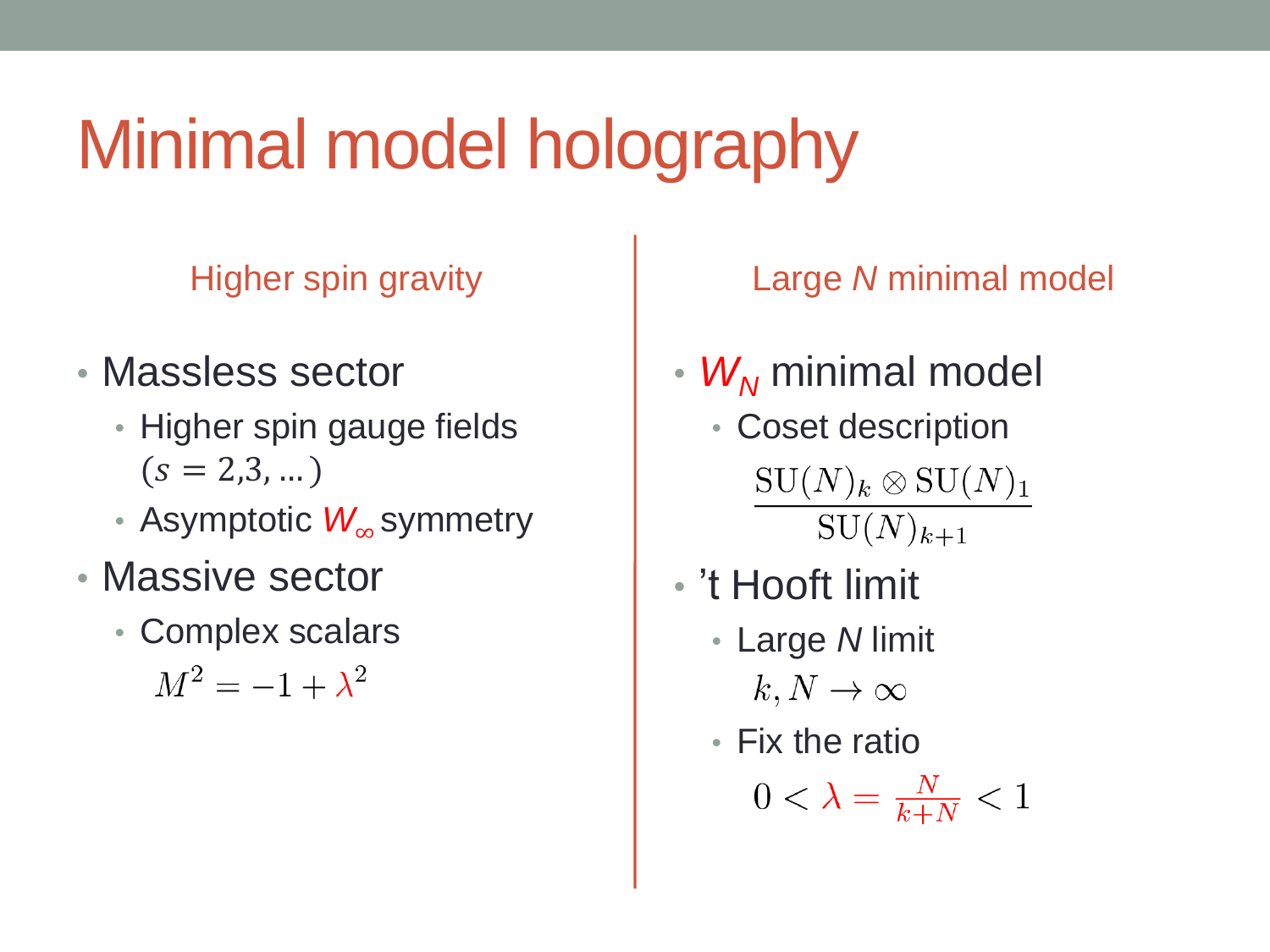### Evidences

- Symmetry
	- Asymptotic symmetry of the gravity theory is *W* algebra, while the dual CFT is  $W_N$  minimal model
- RG flow
	- RG flow pattern is reproduced from the bulk

#### • Spectrum

- One loop partition functions of the dual theories match [Gaberdiel-Gopakumar-Hartman-Raju '11]
- Interactions
	- Some three point functions are studied [Chang-Yin '11, Ammon-Kraus-Perlmutter '11]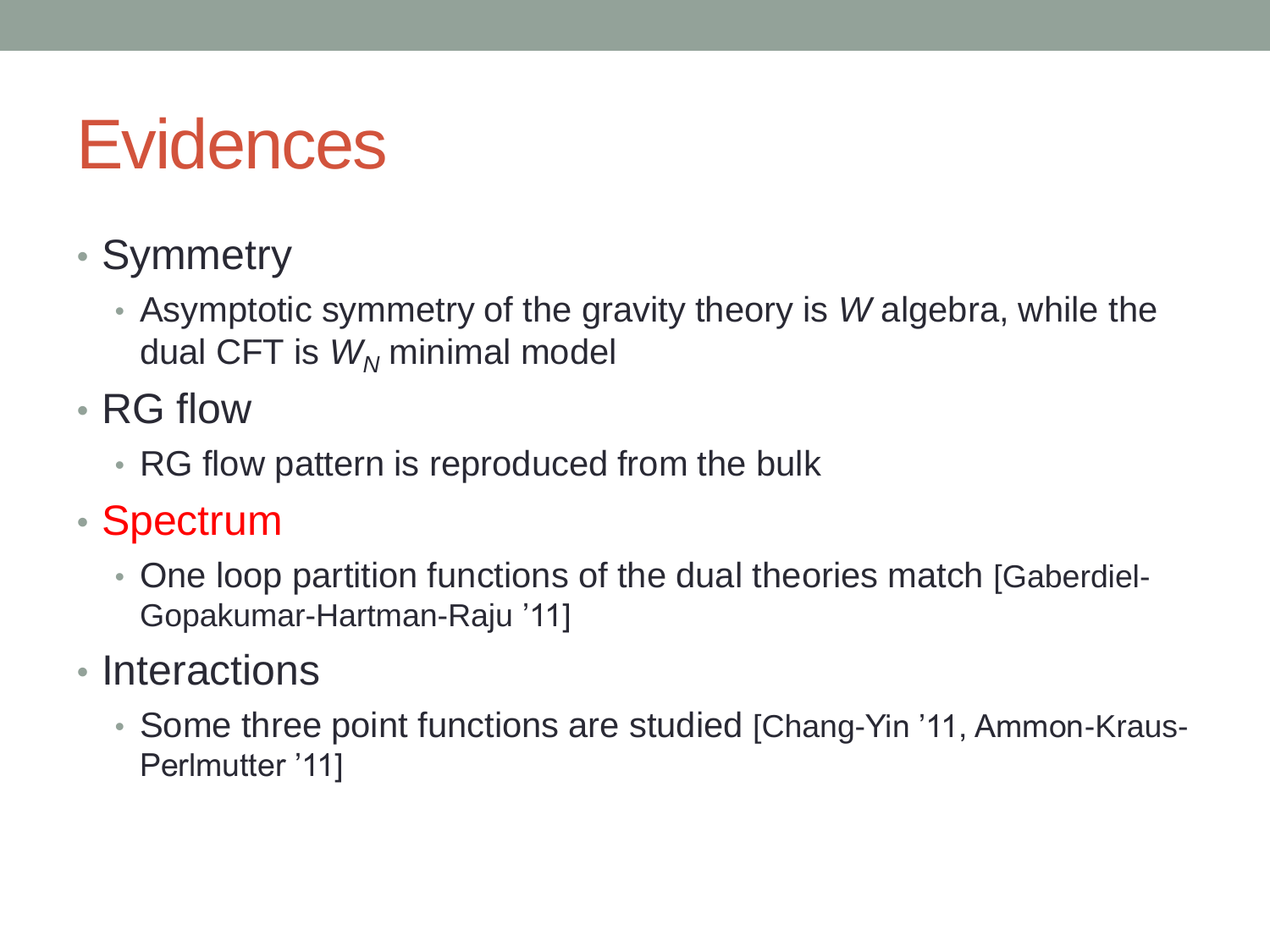## *N*=2 minimal model holography

• Our conjecture '12

$$
N=2
$$
 Vasiliev theory  $\iff$   $N=(2,2)$  minimal model

- Gravity side
	- Full sector of higher spin supergravity by Prokushkin-Vasiliev '98
	- It includes fermionic higher spin gauge fields and massive matters addition to bosonic fields
- CFT side
	- Minimal model with respect to  $N=(2,2)$   $W_N$ -algebra
	- Given by *N*=(2,2) CP*<sup>N</sup>* Kazama-Suzuki model [Ito '91]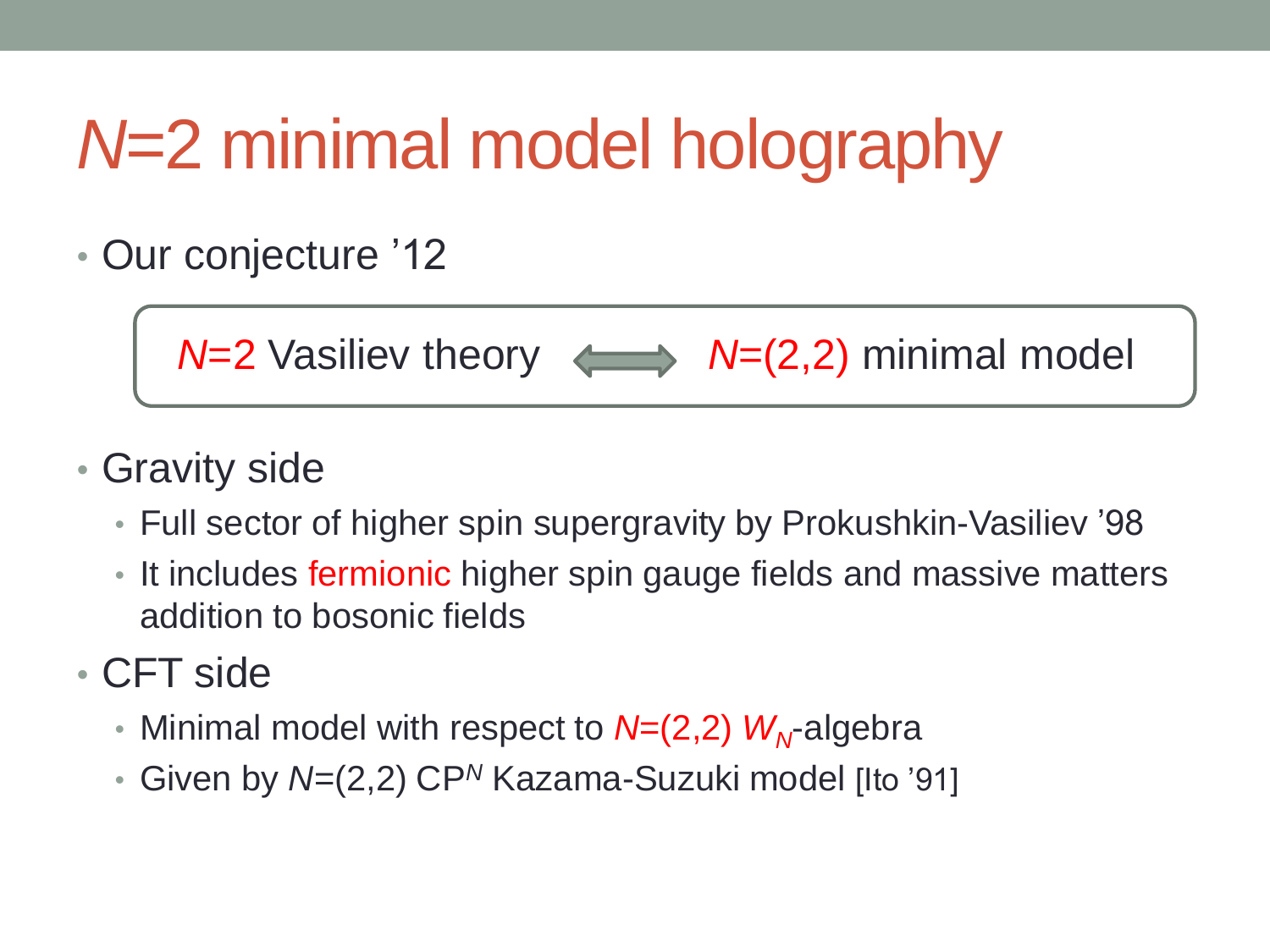Our proposal

Prokushkin-Vasiliev theory

- Higher spin gauge fields
	- Bosons  $(s = 1,2,...)$  and fermions  $(s = 3/2, 5/2, ...)$
	- *N*=(2,2) *W*<sup>∞</sup> symmetry near the boundary of  $AdS<sub>3</sub>$
- Massivematter fields
	- Complex scalars  $(M_{\rm B}^{\pm})^2 = -1 + \frac{1}{4}(1 \mp 1 - 2\lambda)^2$
	- Diracspin 1/2 spinors  $(M_F^{\pm})^2 = (\frac{1}{2} - \lambda)^2$

CP*<sup>N</sup>* Kazama-Suzuki model

•  $N=(2,2)$   $W_N$  minimal model

• Coset description

 $SU(N+1)_k \otimes SO(2N)_1$  $SU(N)_{k+1} \otimes U(1)_{N(N+1)(k+N+1)}$ 

- 't Hooft limit
	- Large *N* limit  $k, N \to \infty$
	- Fix the ratio $0 < \lambda = \frac{N}{k+N} < 1$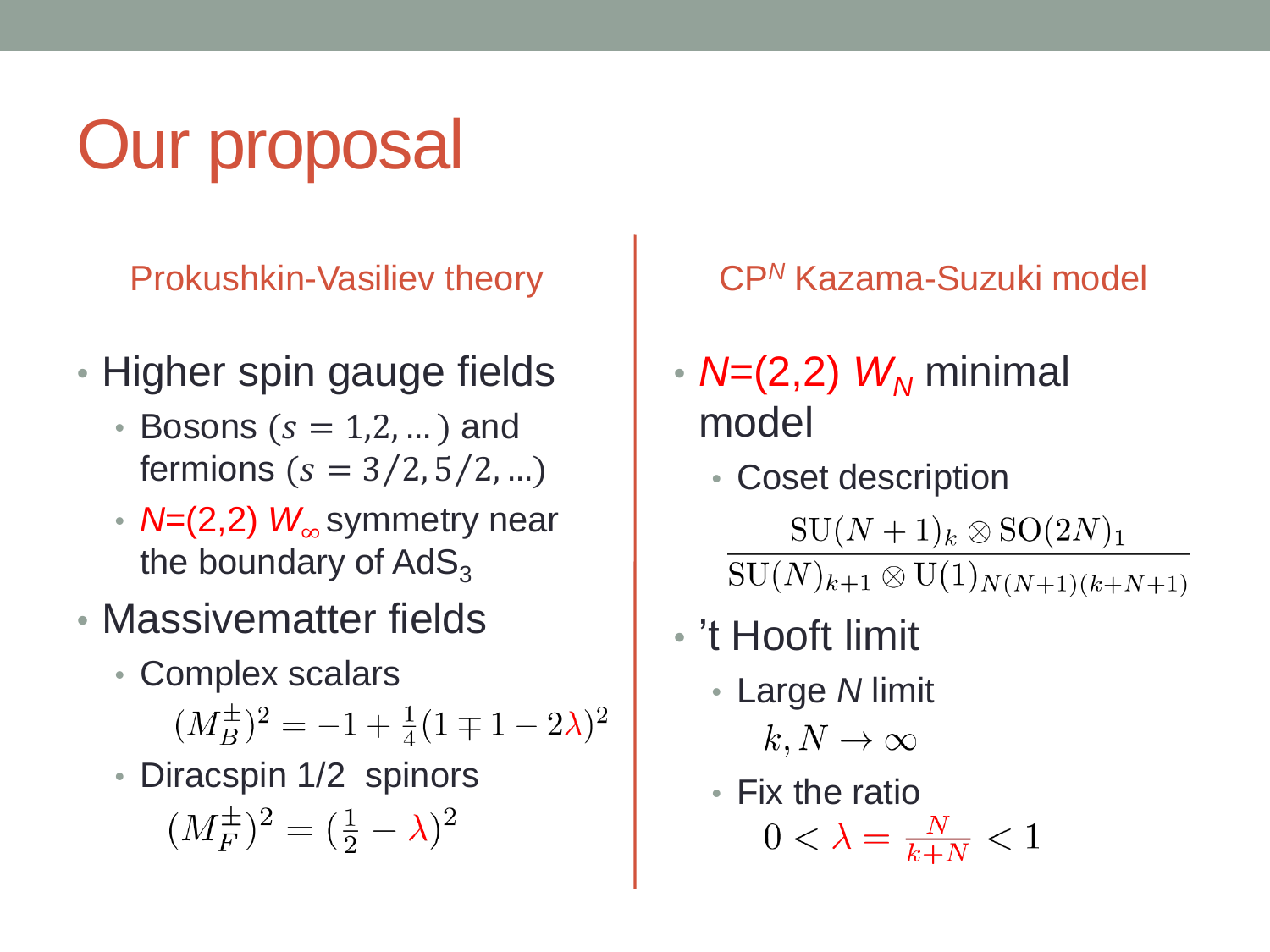### **Evidences**

- Symmetry
	- Asymptotic symmetry is *N*=(2,2) *W* algebra [Creutzig-YH-Rønne '11, Henneaux-Gómez-Park-Rey '12, Hanaki-Peng '12]
	- The Kazama-Suzuki model has the same symmetry [Ito '91]
- Spectrum
	- One-loop partition function is obtained from gravity one-loop determinants [Creutzig-YH-Rønne '11]
	- One loop partition function is computed at the 't Hooft limit and the agreement is found with the gravity result [Candu-Gaberdiel '12]
- Interactions
	- Three point functions with one higher spin current are studied [Creutzig-YH-Rønne, to appear]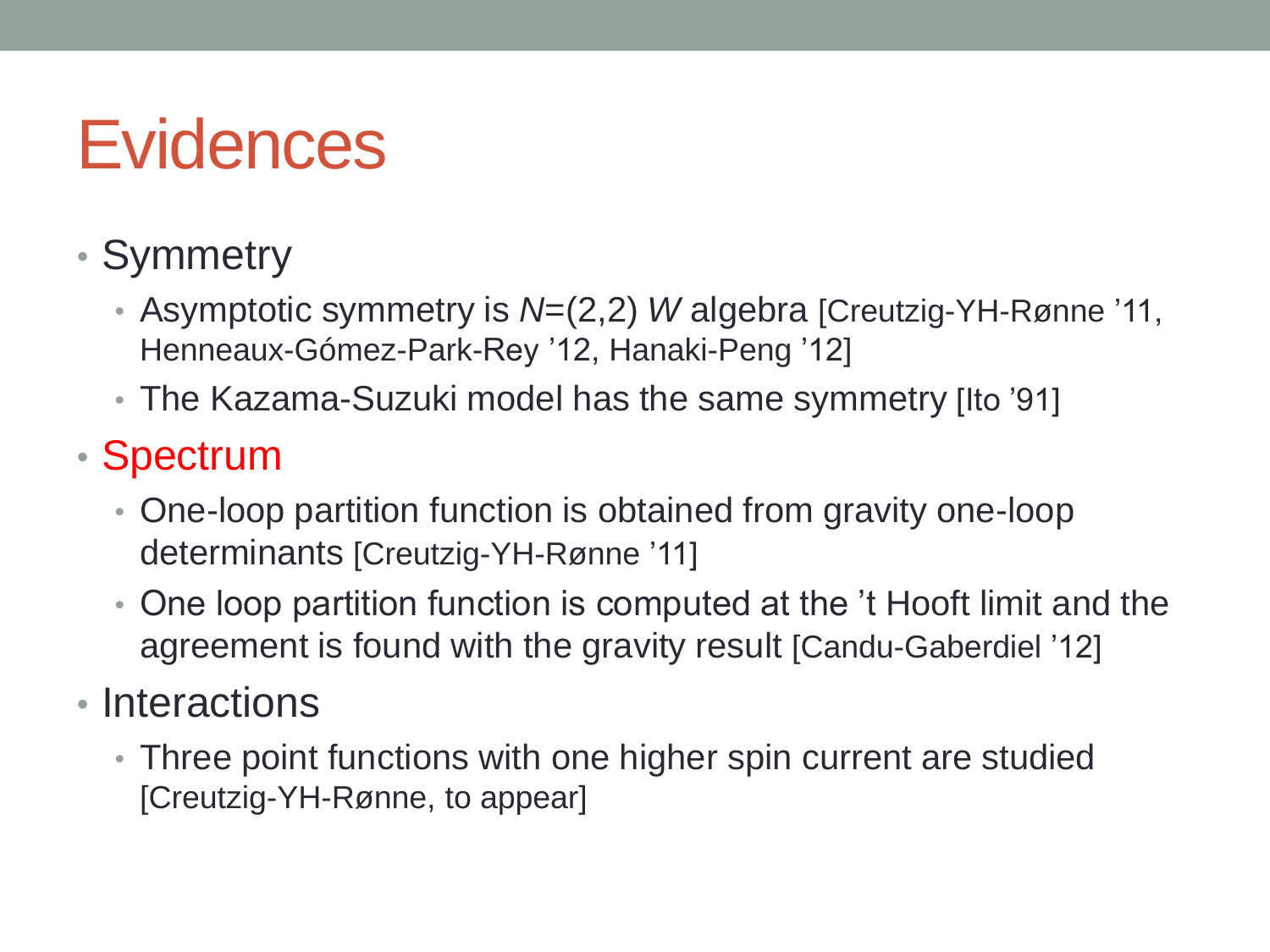## Further generalizations

- SO(2*N*) holography [Ahn '11, Gaberdiel-Vollenweider '11]
	- Gravity side: Gauge fields with only spins *s*=2,4,6,…
	- CFT side:  $WD_{2N}$  minimal model  $SO(2N)_k \otimes SO(2N)_1$  $SO(2N)_{k+1}$
- **N=1** minimal model holography [Creutzig-YH-Rønne '12]
	- Gravity side: *N*=1 truncation of higher spin supergravity by Prokushkin-Vasiliev '98
	- CFT side: *N*=(1,1) S*2N* model

 $SO(2N+1)_k \otimes SO(2N)_1$  $SO(2N)_{k+1}$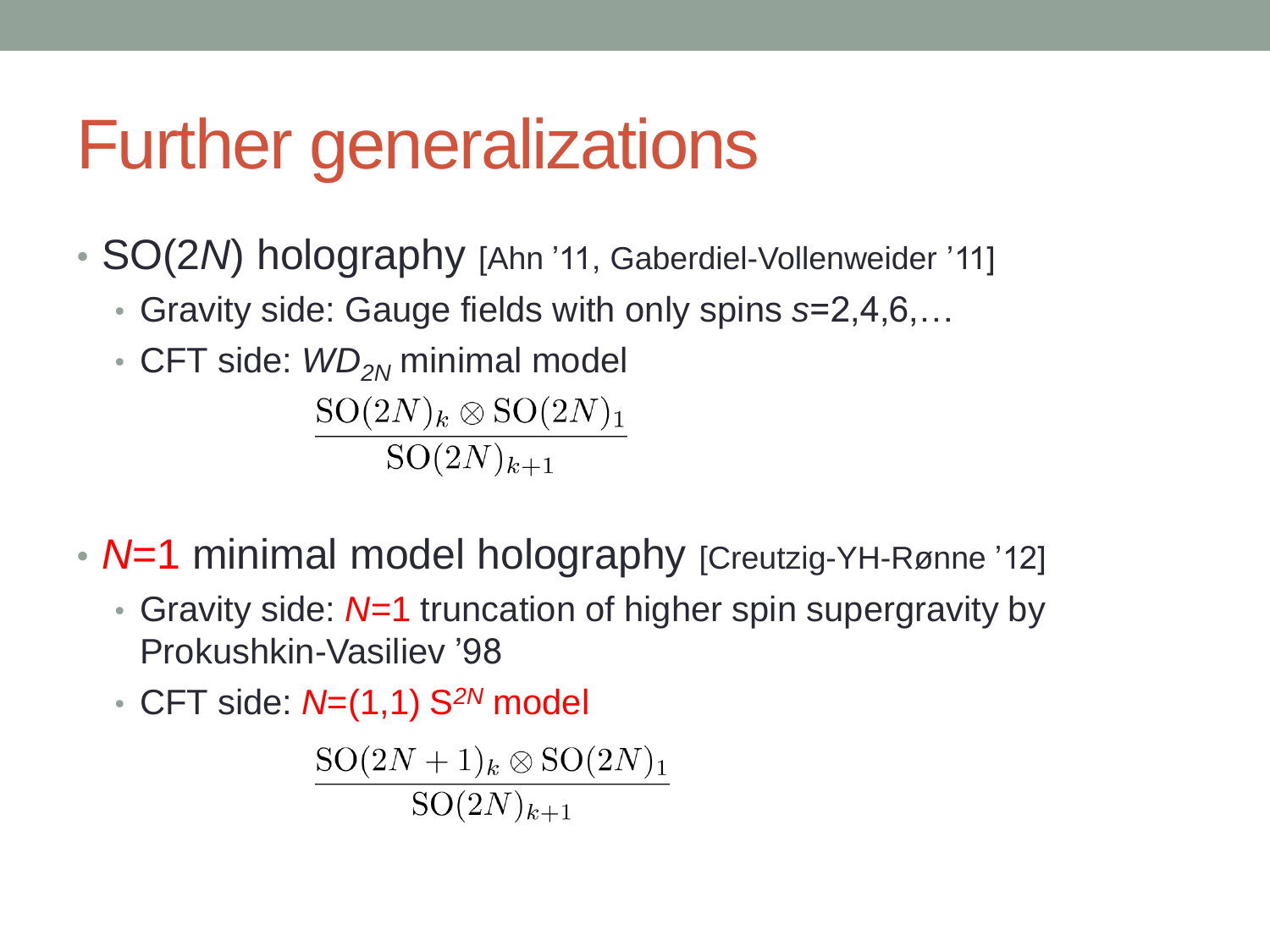## *N*=1 minimal model holography

Prokushkin-Vasiliev theory

- Higher spin gauge fields
	- Bosons  $(s = 2, 4, ...)$  and fermions  $(s = 3/2, 5/2, ...)$
	- *N*=(1,1) *W*<sup>∞</sup> symmetry near the boundary of  $AdS<sub>3</sub>$
- Massivematter fields
	- Real scalars  $(M_B^{\pm})^2 = -1 + \frac{1}{4}(1 \mp 1 - 2\lambda)^2$
	- Majoranaspin 1/2 spinors  $(M_F^{\pm})^2 = (\frac{1}{2} - \lambda)^2$

*N*=(1,1) S*2N* model

- *N*=(1,1) S*2N* model
	- Coset description

 $SO(2N+1)_k \otimes SO(2N)_1$  $SO(2N)_{k+1}$ 

- 't Hooft limit
	- Large *N* limit  $k, N \to \infty$
	- Fix the ratio

$$
0<\lambda=\tfrac{2N}{k+2N-1}<1
$$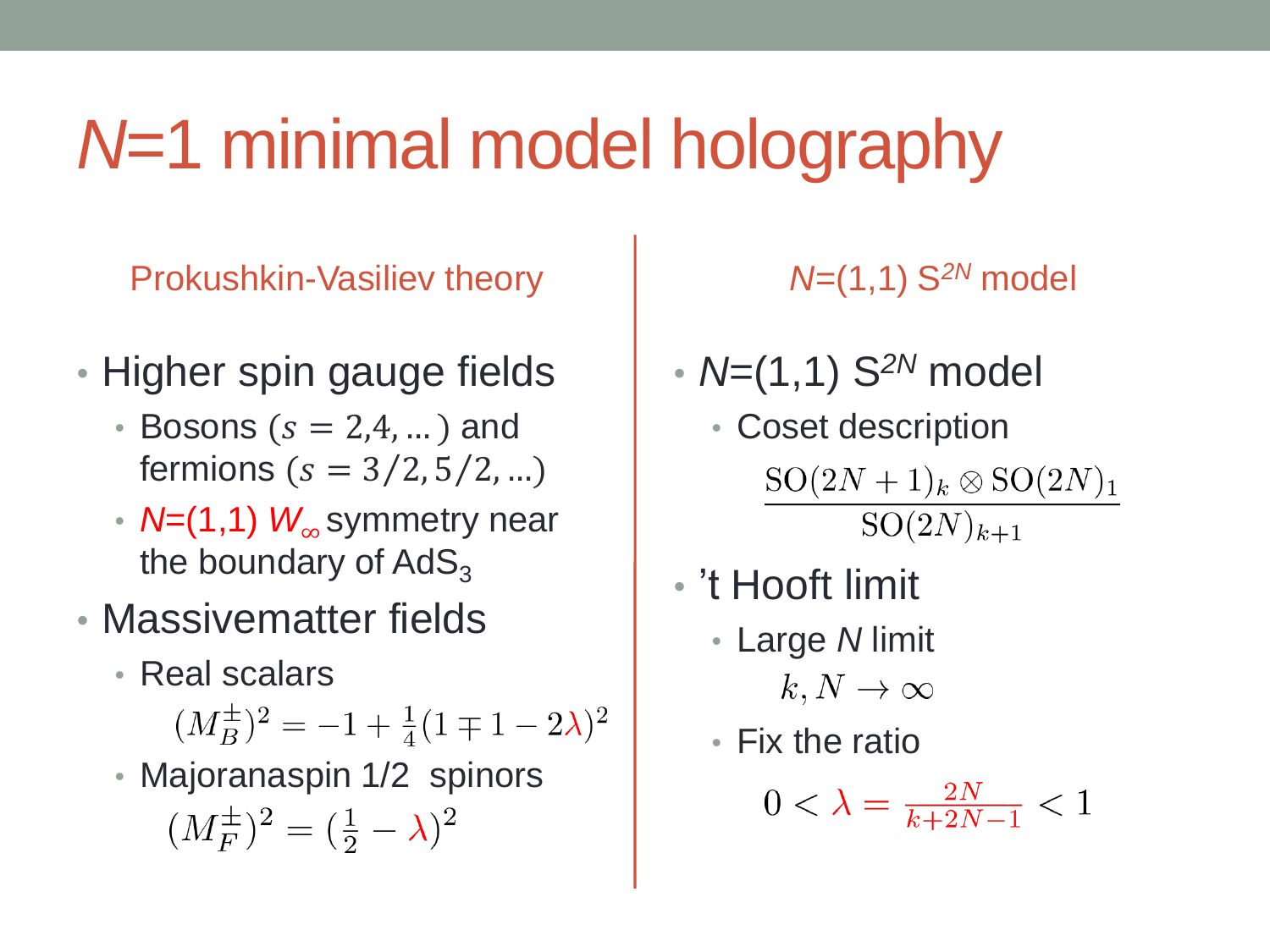## Comments on *N*=1 duality

- Spectrum
	- Gravity partition function can be reproduced by the 't Hooft limit of the dual CFT [Creutzig-YH-Rønne '12]
- Symmetry
	- *N*=1 higher spin gravity
		- Gauge group is a large *N* limit of  $OSP(2N + 1|2N) \otimes OSP(2N + 1|2N)$
		- Asymptotic symmetry from DS reduction
	- *N*=(1,1) S*2N* model
		- Generators of symmetry algebra are the same
		- (Anti-)commutation relations?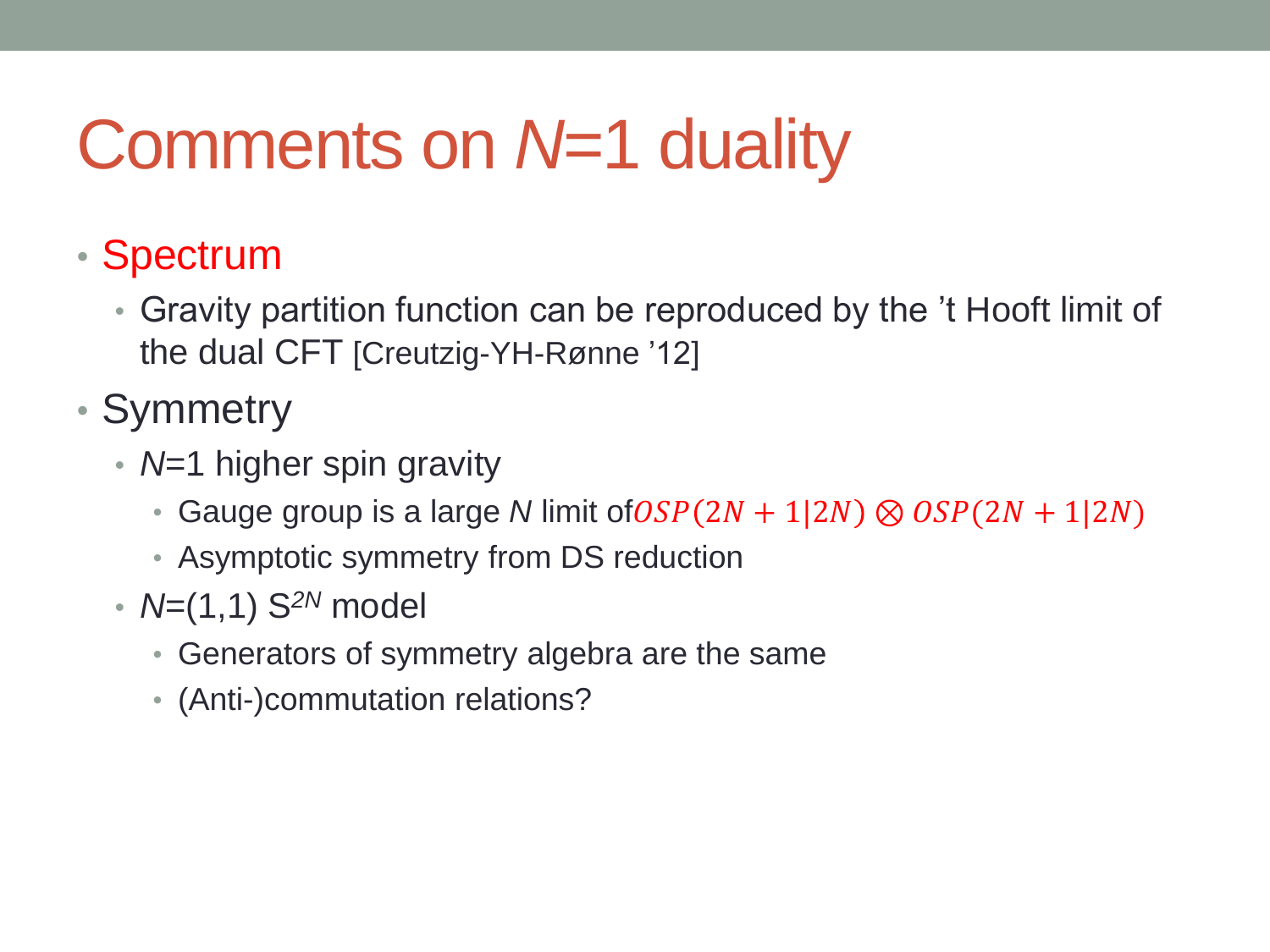## 4. CONCLUSION

Summary and other related works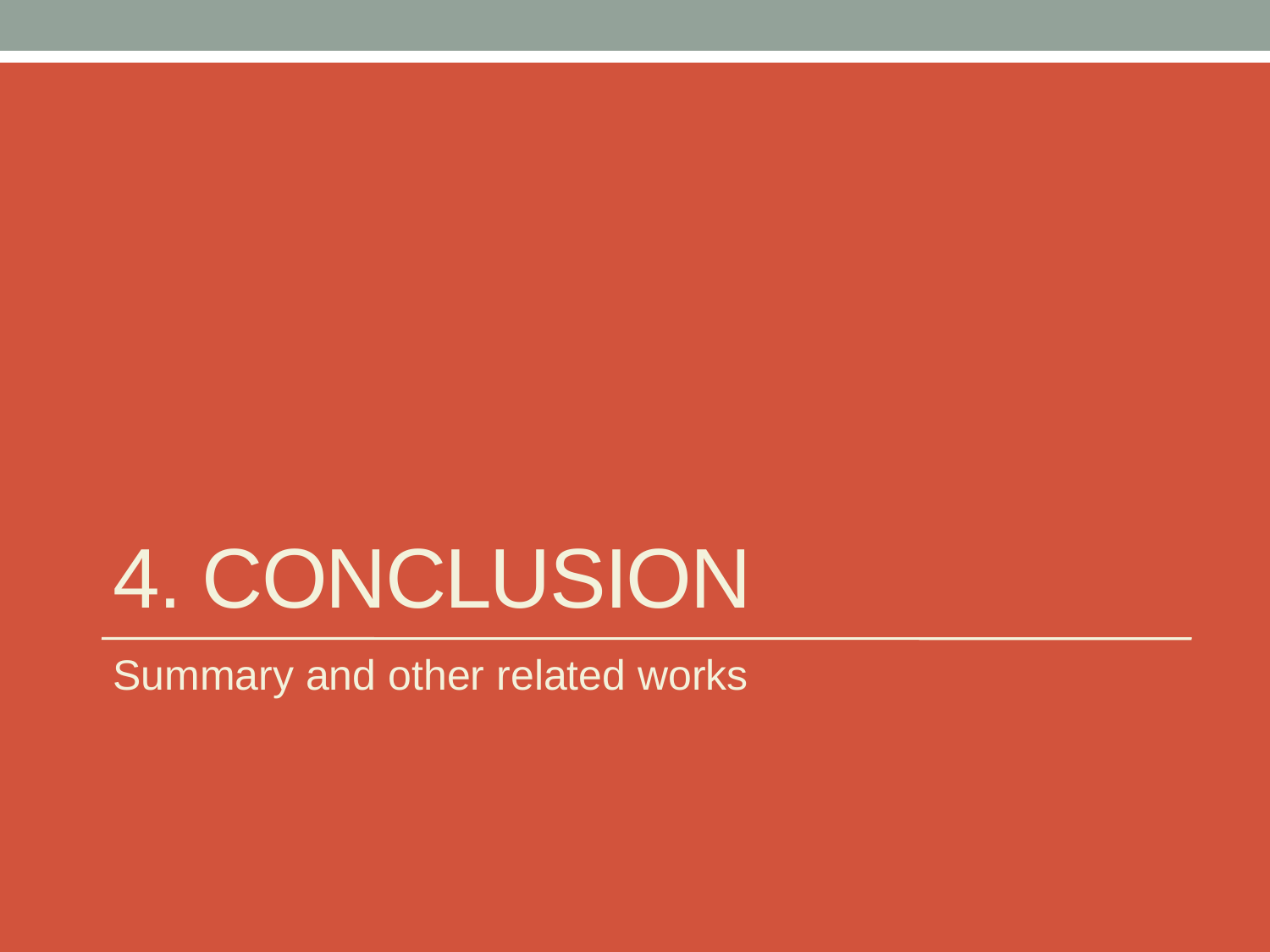## **Summary**

- Our conjecture
	- We propose a new AdS/CFT duality between higher spin *N*=2 supergravity on AdS<sub>3</sub> by Prokushkin-Vasiliev and *N*=(2,2) CP<sup>N</sup> Kazama-suzuki model
- Strong evidences
	- Both theories have the same *N*=(2,2) *W* symmetry
	- The partition function of gravity theory is reproduced by the 't Hooft limit of the dual CFT. This implies that the spectrum agrees.
- More evidences
	- Boundary 3-pt functions [Creutzig-YH-Rønne, in preparation]
	- *N*=1 supersymmetric duality [Creutzig-YH-Rønne '12]
	- RG-flow
	- BPS sector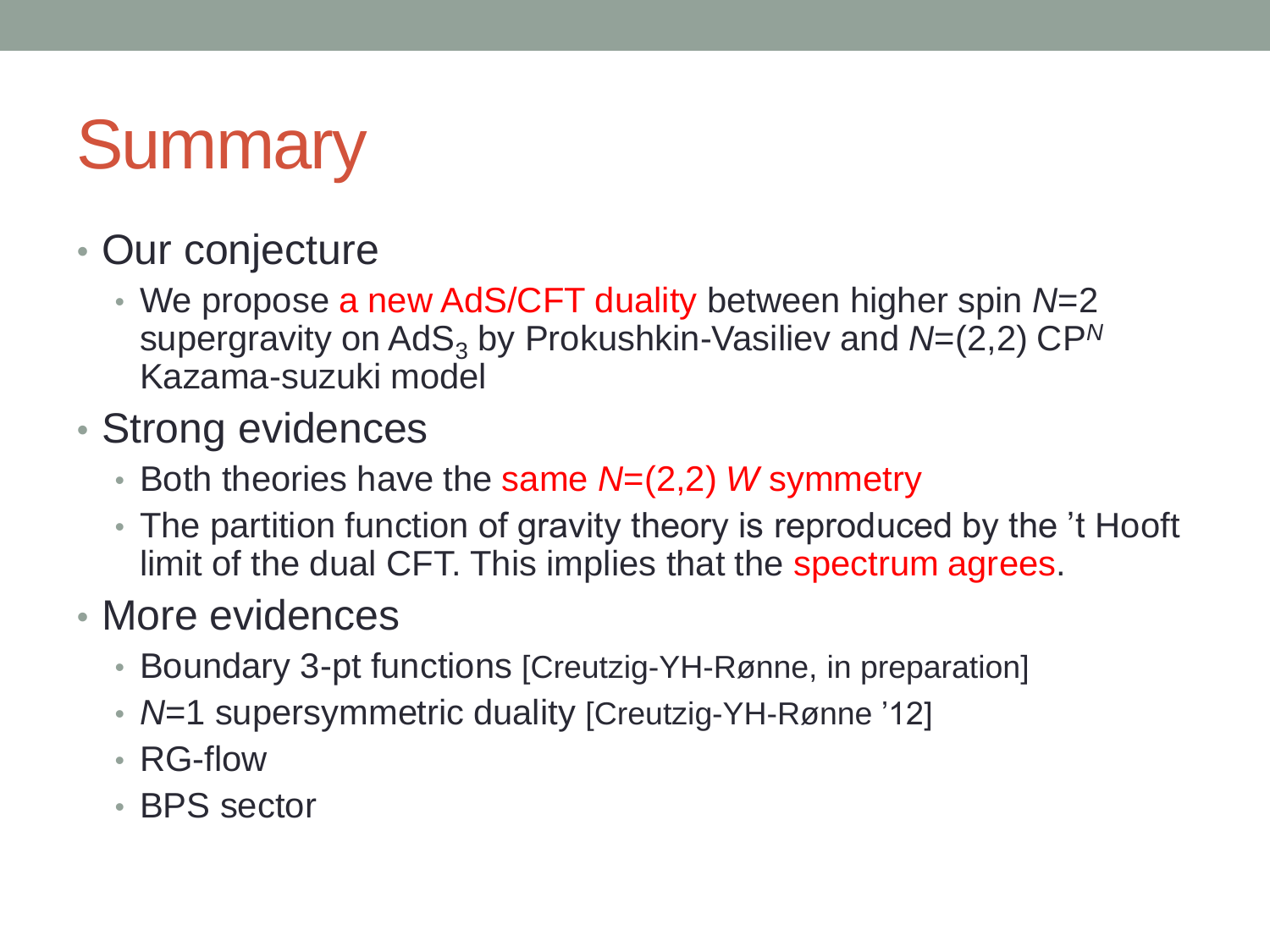## Other related works (I)

- Resolution of black hole singularity [Ammon-Gutperle-Kraus-Perlmutter '11,…]
	- The higher spin gravity has a large gauge symmetry. The notion of singularity, horizon,... is not gauge invariant
	- Generalized BTZ black hole can be changed into a warm hole solution by gauge transformation.
- 1/*N* corrections [Castro, Lepage-Jutier, Maloney '10,...]
	- Dual CFT is defined at the finite *N*, and the finite *N* effects should be related to the quantum effects of Vasiliev theory
	- Missing states in the CFT correspond to geometries with conical deficits